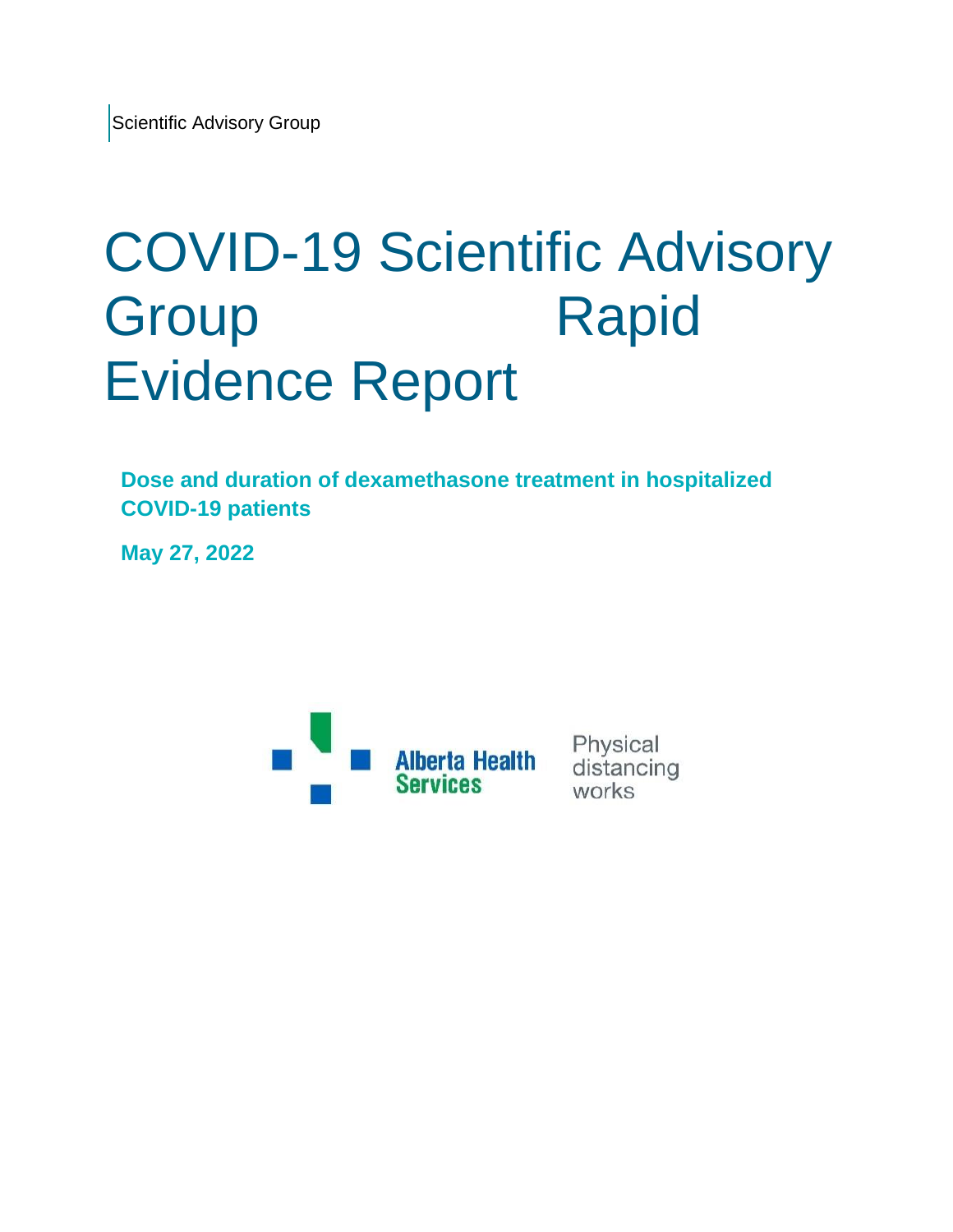# <span id="page-1-0"></span>Table of contents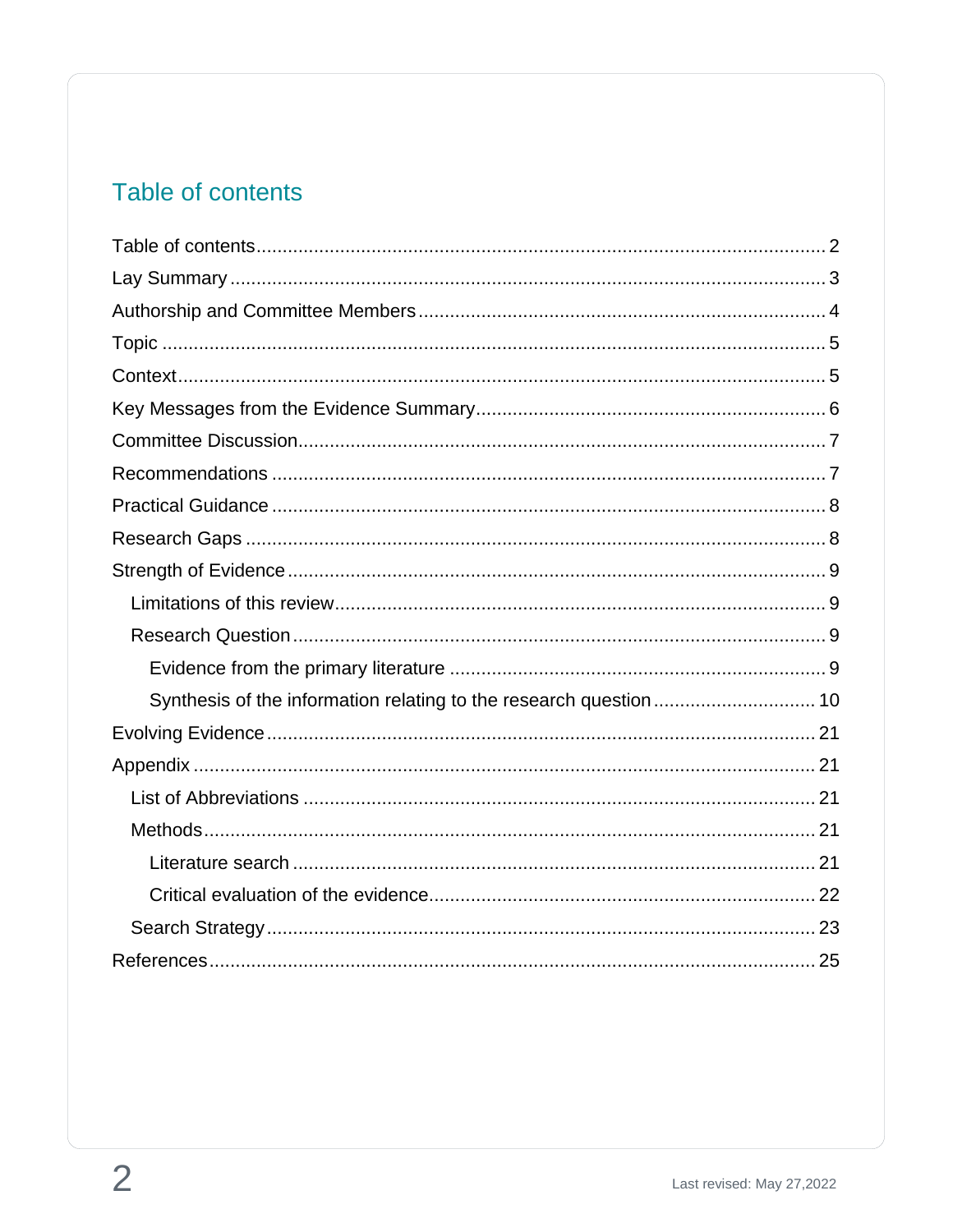# <span id="page-2-0"></span>Lay Summary

#### CONTEXT

- Current treatment for people in hospital with severe COVID-19 is a daily dose of dexamethasone, a medication that has been clearly shown to reduce mortality
- Dexamethasone treatment may have unpleasant side effects such as high blood pressure, high blood sugar, increased risk of infection, and sleep alteration.
- People who have weaker immune systems ("immunocompromised") are at high risk of severe COVID-19, but there is very little evidence that describes the best dose and length of time to treat them with dexamethasone
- This review is intended to help doctors determine the best care options for their immunocompromised patients.

#### KEY MESSAGES

- No studies were found that included immunocompromised individuals
- Studies that used different doses and timing of dexamethasone were too small to show an effect or were ended early because no clinical effect was seen.
- In patients who are not immunocompromised, dexamethasone at 6 mg/day for 10 days is as effective as higher doses and less likely to have side effects than other steroid regimens.

#### RECOMMENDATIONS

- Dexamethasone at 6 mg/day is sufficient to treat most patients hospitalized for severe COVID-19 who require supplemental oxygen (e.g. for COVID pneumonia or ARDS).
- For patients that tolerate dexamethasone treatment, ten days of therapy is recommended, as this primary duration that has been studied to date
- In the absence of evidence, doctors should use their clinical judgement to determine the dose of dexamethasone or other steroids to be administered to COVID-19 patients who are immunocompromised or are recipients of solid organ transplants
- Immunocompromised patients receiving dexamethasone for COVID-19 should be monitored for bacterial or fungal infections that may arise due to immune suppression.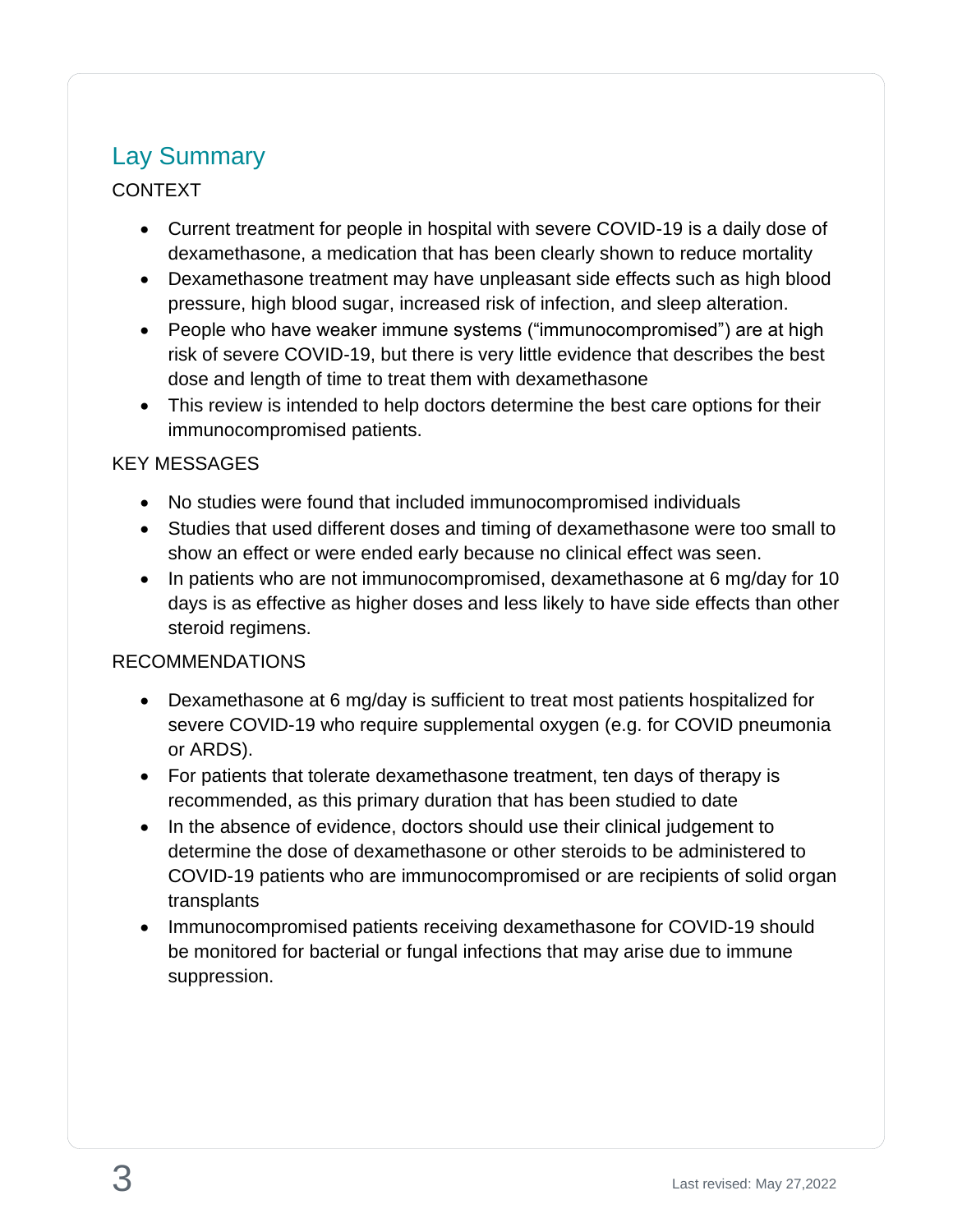# <span id="page-3-0"></span>Authorship and Committee Members

| <b>Name</b>                                                                                                                                                                        | <b>Contribution</b>                                                           |
|------------------------------------------------------------------------------------------------------------------------------------------------------------------------------------|-------------------------------------------------------------------------------|
| Meenakshi Nandagiri                                                                                                                                                                | Writing (Evidence screening and extraction, draft<br>preparation, revisions)  |
| Susanne King-Jones                                                                                                                                                                 | Librarian (Database search)                                                   |
| Elizabeth Mackay                                                                                                                                                                   | Primary scientific reviewer                                                   |
| Brandie Laurel Walker, Jeremy<br>Slobodan, Mitesh Thakrar,<br><b>Karen Doucette</b>                                                                                                | Secondary scientific reviewers                                                |
| Braden Manns, Lynora<br>Saxinger & Scott Klarenbach                                                                                                                                | Scientific Advisory Group chairs (oversight and<br>leadership responsibility) |
| John Conly, Alexander<br>Doroshenko, Shelley Duggan,<br>Grant Innes, Elizabeth MacKay,<br>Rosana Salvaterra, Lynora<br>Saxinger, Jeremy Slobodan,<br>Brandie Walker, Nathan Zelyas | Discussion, revision, and approval of document                                |

© 2022, Alberta Health Services, COVID-19 Scientific Advisory Group



This copyright work is licensed under the Creative Commons Attribution-NonCommercial-NoDerivative 4.0 [International license.](https://creativecommons.org/licenses/by-nc-nd/4.0/) You are free to copy and distribute the work including in other media and formats for non-commercial purposes, as long as you attribute the work to Alberta Health Services, do not adapt the work, and abide by the other licence terms. To view a copy of this licence, see

[https://creativecommons.org/licenses/by-nc-nd/4.0/.](https://creativecommons.org/licenses/by-nc-nd/4.0/) The licence does not apply to AHS trademarks, logos or content for which Alberta Health Services is not the copyright owner. Disclaimer: This material is intended for general information only and is provided on an "as is", "where is" basis. Although reasonable efforts were made to confirm the accuracy of the information, Alberta Health Services does not make any representation or warranty, express, implied or statutory, as to the accuracy, reliability, completeness, applicability or fitness for a particular purpose of such information. This material is not a substitute for the advice of a qualified health professional. Alberta Health Services expressly disclaims all liability for the use of these materials, and for any claims, actions, demands or suits arising from such use.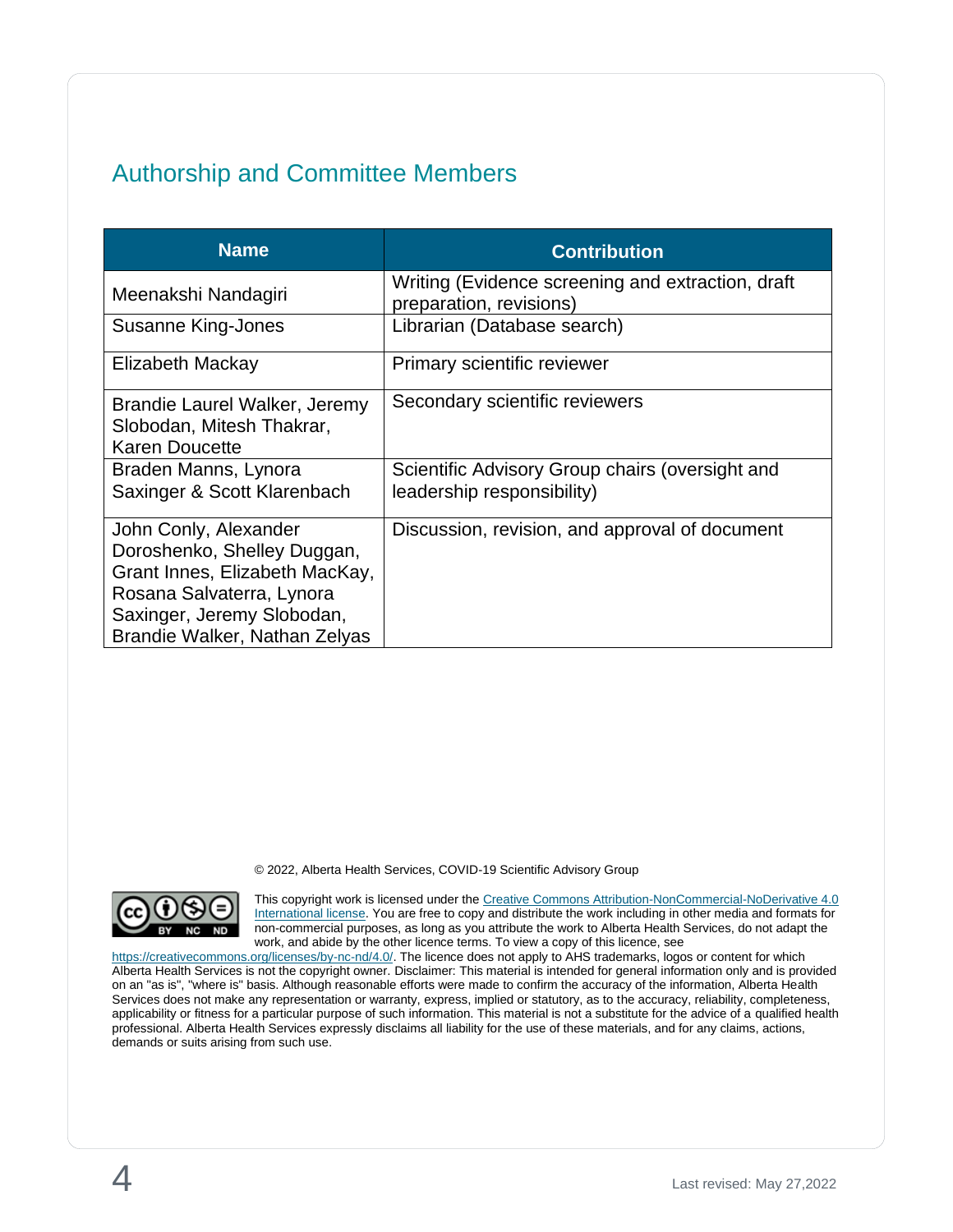# <span id="page-4-0"></span>Topic**:** Dose and duration of dexamethasone administration in hospitalized COVID-19 patients with acute respiratory illness

- **1. What should be the dose and duration of dexamethasone administration in hospitalized COVID-19 patients in respiratory illness who require supplemental oxygen (e.g. COVID pneumonia or Acute Respiratory Distress Syndrome (ARDS))?**
	- **a. Should the dose and duration of dexamethasone administration differ for individuals who are immunocompromised or are recipients of solid organ transplants?**

## <span id="page-4-1"></span>**Context**

- Findings from the landmark RECOVERY trial have firmly established the role of dexamethasone at a dose of 6 mg once daily for up to 10 days in reducing mortality in hospitalized patients with COVID-19 and respiratory failure who require supplemental oxygen or mechanical ventilation (RECOVERY Collaborative Group 2020). This dose is currently recommended by AHS.
- Results from the DEXA-ARDS trial in non-COVID patients with established moderate to severe ARDS report lower 60-day all-cause mortality and more ventilator-free days with dexamethasone 20 mg once daily from day 1 to day 5, reduced to 10 mg once daily from day 6 to day 10 (Villar 2020), raising questions as to whether higher dexamethasone doses might further improve outcomes in COVID-19 patients with ARDS
- COVID-19 patients who are immunocompromised or are recipients of solid organ transplants are at increased risk of developing severe and life-threatening conditions due in part because of acquired or inherent immunodeficiency and immunosuppressive treatments. These patient populations were not included in the RECOVERY trial and there is a need to assess the evidence base to inform their treatment, including what is the optimal dose and duration of dexamethasone administration in this patient subgroup
- Usual dosages of dexamethasone have potential significant side effects for patients including hypertension and hyperglycemia as well as increased risk of infection and mood and sleep alteration. Determining the optimal dose and length of therapy is important to improve patient outcomes, both for COVID-19 and other conditions.
- Some studies suggest dexamethasone increases the risk of COVID associated aspergillosis in ICU patients (OR 3.1) on multivariate analysis. The use of corticosteroid on admission was significantly associated but cumulative steroid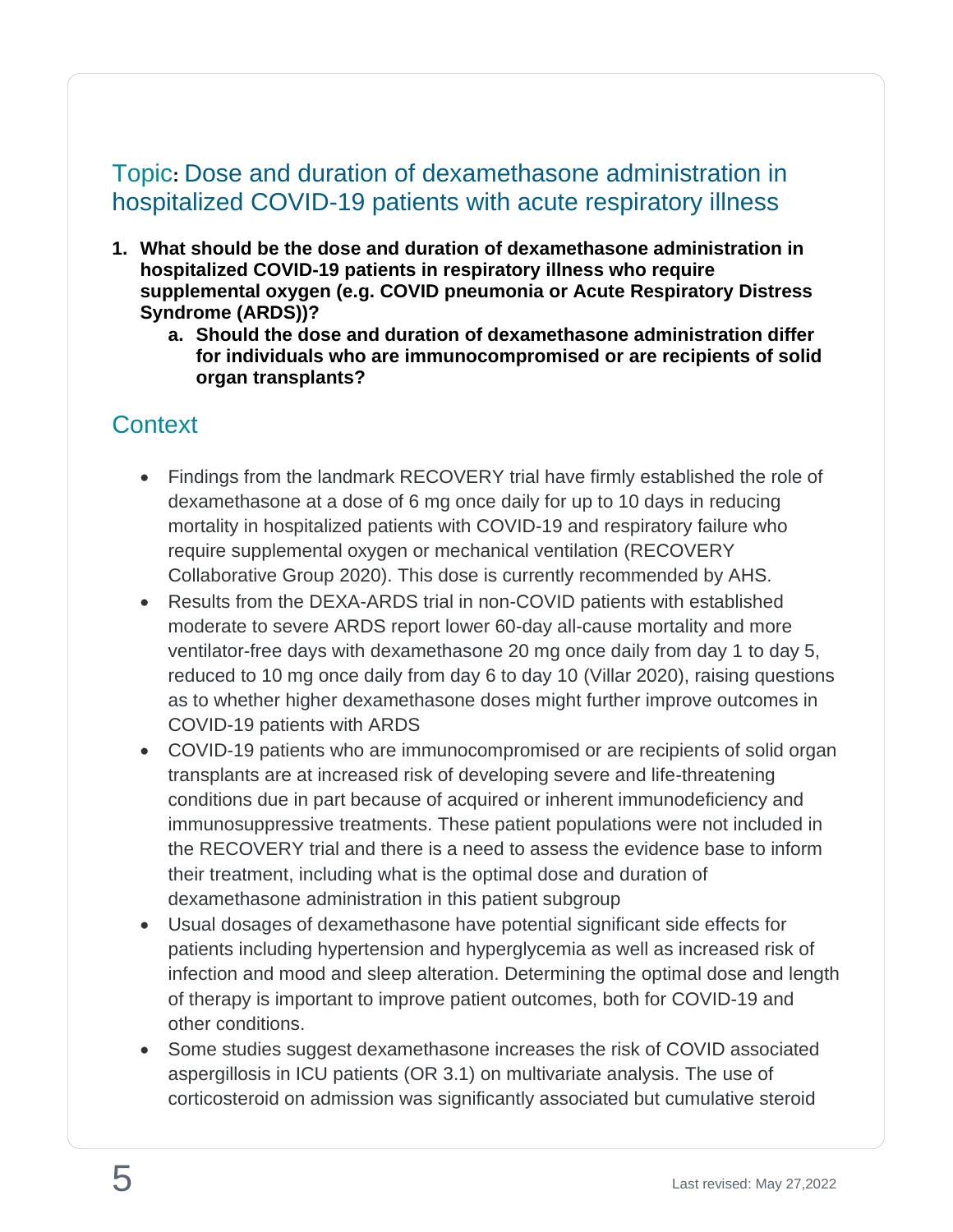dose and days on steroid not significant on univariate analysis, and the investigators suggested further studies on dose and duration. (Leistner 2022)

• Dexamethasone and IL-6 inhibitor is now standard care for severe and critical COVID-19 and the combination is associated with COVID-19-associated pulmonary aspergillosis (CAPA) in another cohort. (Gangneux 2021). It is unclear if lower doses of dexamethasone would have the same benefits for reducing mortality and risk of pneumonia as current standard of care.

# <span id="page-5-0"></span>Key Messages from the Evidence Summary

- The highest quality data on the efficacy of dexamethasone dosing and duration for the treatment of hospitalized COVID-19 patients who require supplemental oxygen is from the landmark RECOVERY trial. In general, the evidence for dexamethasone doses other than that identified in the RECOVERY trial is preliminary, subject to bias, and estimated to be of low to moderate quality.
- The evidence base for dexamethasone use in COVID-19 patients requiring supplemental oxygen, in a dose different to the one from the RECOVERY trial while evolving quickly is generally still quite preliminary, subject to bias, and of low to very low quality.
- Of the six total clinical trials included in this rapid review:
	- o Three published trials (CoDEX, COVID STEROID 2 and the HIGHLOWDEXA-COVID) were underpowered to identify a significant difference for either important primary or secondary outcomes. Two trials were either prematurely terminated due to low enrollment rate or halted early because of lack of significant clinical response. In one published trial, higher doses of dexamethasone not only failed to improve efficacy but also resulted in an increase in the number of adverse events and worsen survival in hospitalized patients with moderate to severe COVID-19 compared to the low-dose dexamethasone
	- o None of the six peer reviewed articles were found to include hospitalized COVID-19 patients who were immunocompromised or were recipients of solid organ transplants resulting in an evidence gap with respect to the optimal dexamethasone dose and duration in this population of patients.
	- o The impact of steroids on outcomes was highly dependent on the severity of COVID-19 at presentation or randomization.
- In the reviewed trials, moderate dose dexamethasone at 6 mg per day was found to be as effective as higher dosages and were less likely to have side effects than higher dosages of dexamethasone or methylprednisone.
- Additional considerations around transplant patients were raised that were not included in the available trials. Patients with solid organ transplants who contract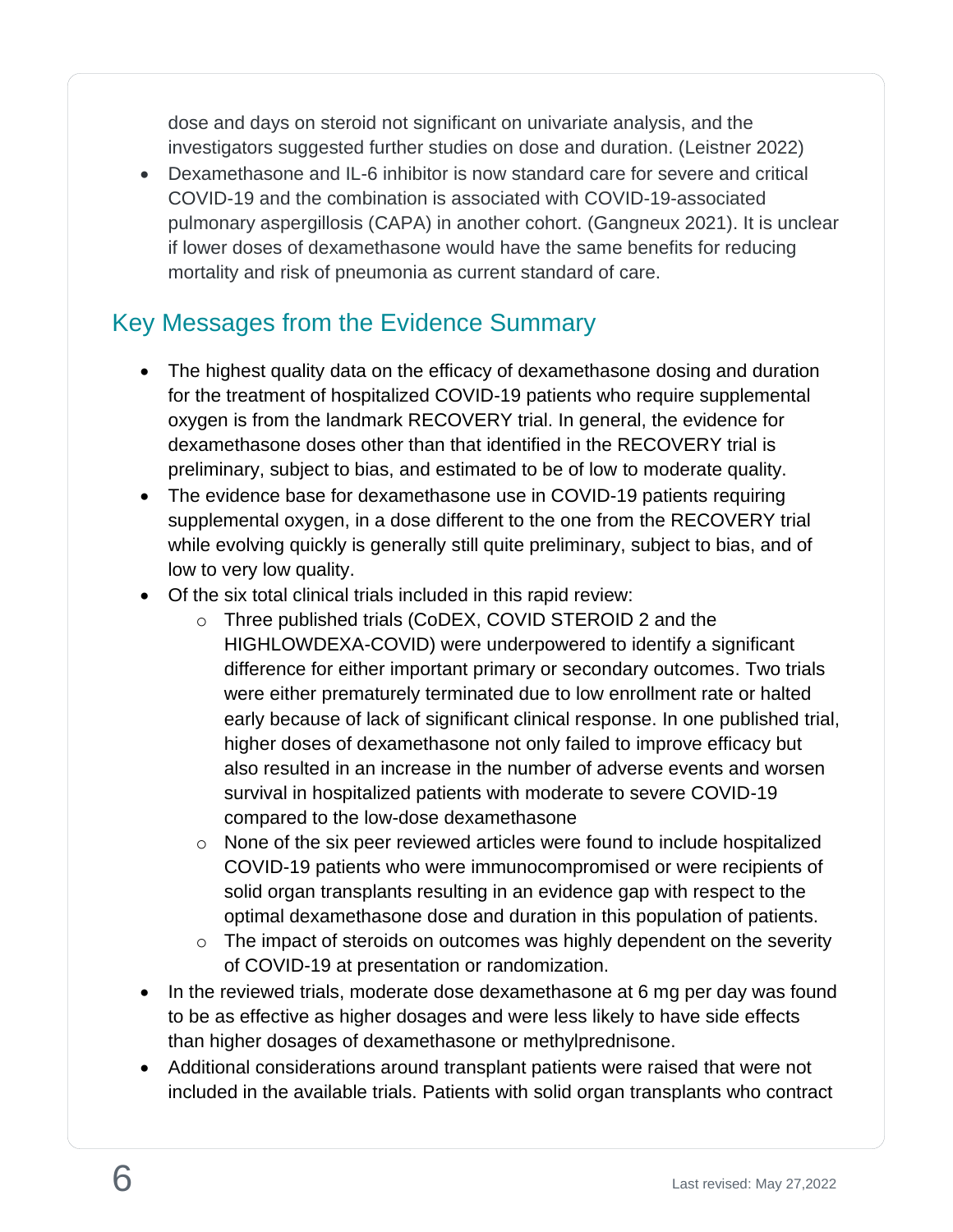COVID-19 and in particular those with lung transplants are usually already on steroids and additional immunosuppressants. Patients who have pre-existing Chronic Lung Allograft Dysfunction, (CLAD), may require a higher dosage of steroid than a standard patient without lung transplant (Kamp 2021). There is also the concern that the withholding of other commonly used immunosuppressants, such as mycophenolate, during COVID-19 infection would require a higher dosage of steroid to prevent acute rejection in addition to treatment of COVID-19 associated ARDS (Saez-Giménez 2020).

• Further observational studies and registries of COVID-19 infection in solid organ transplant patients will need to be conducted in order to gather sufficient numbers to clarify the role of steroid dosage and duration on the outcomes for these patients with specific reference to the type of immunosuppressants and baseline degree of allograft dysfunction, in particular the degree of CLAD that is present at baseline (Kamp 2021).

# <span id="page-6-0"></span>Committee Discussion

The committee agreed with the findings of this review and supported the recommendations with minor adjustments to phrasing. They also identified additional research gaps regarding the study populations and advances in COVID-19 treatment that were originally overlooked. That said, the writer was commended for their highquality synthesis of the evidence to generate clear, concise recommendations for the use of dexamethasone in COVID-19.

## <span id="page-6-1"></span>Recommendations

1. Dexamethasone at 6 mg/day is sufficient to treat most patients hospitalized for severe COVID-19 who require supplemental oxygen (e.g. for COVID pneumonia or ARDS).

*Rationale: There is lack of sufficient evidence to recommend higher dosages of dexamethasone. There may be a greater risk of side effects or complications with higher dosages.* 

- 2. For most patients, ten days of dexamethasone therapy is recommended, assuming treatment tolerability. *Rationale: No evidence was identified to suggest an alternate treatment duration. 10 days is the primary duration studied to date.*
- 3. Clinical judgement should be used to determine the dose of dexamethasone or other steroids to be administered to COVID-19 patients who are immunocompromised or are recipients of solid organ transplants (Sait 2022, National Institutes of Health 2021, American Society of Transplantation 2022).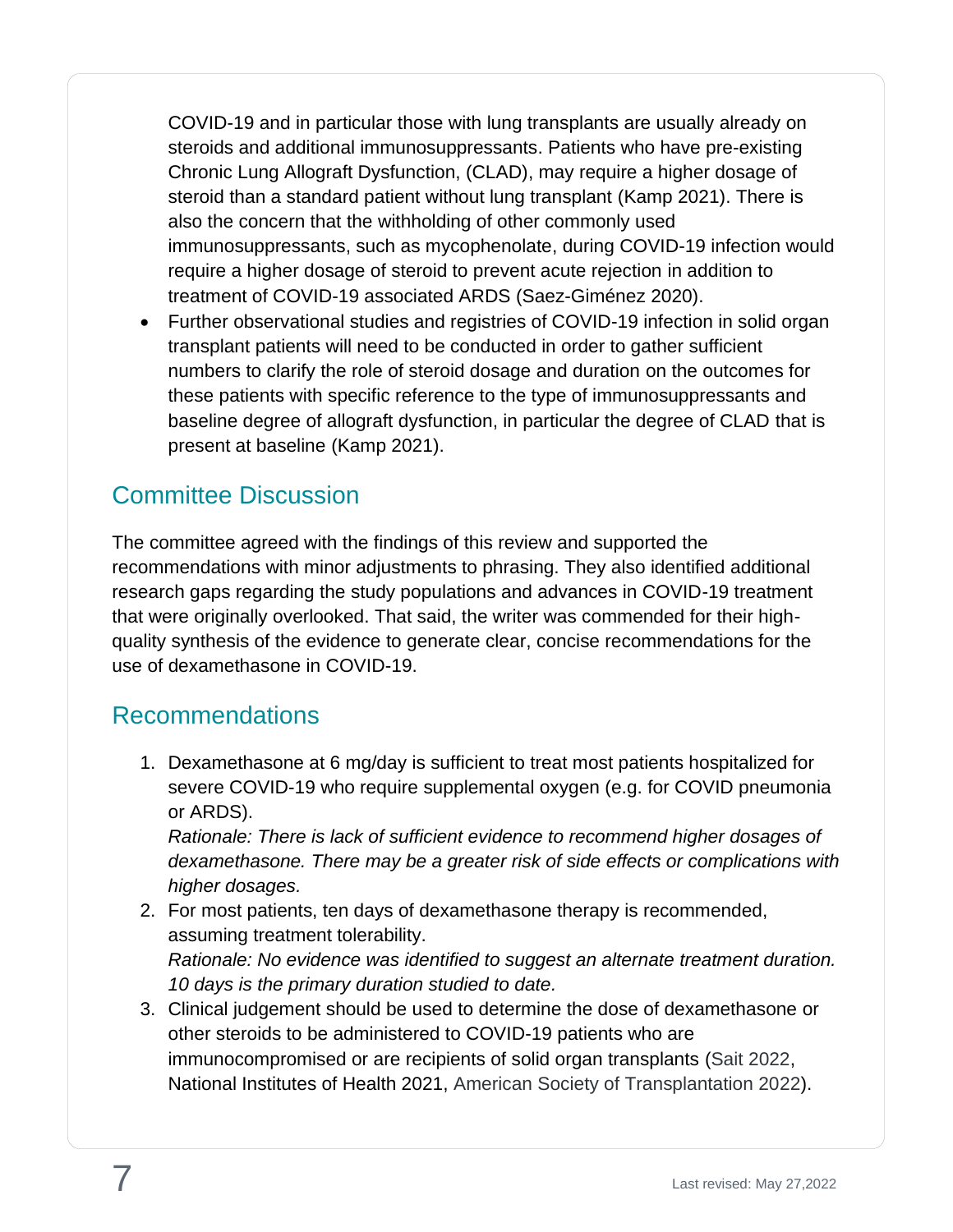*Rationale: There is a lack of evidence on dexamethasone for treating immunocompromised patients with COVID-19. Clinical decisions will need to incorporate the impact of other immunosuppressants and the degree of baseline allograft dysfunction.*

4. The clinician should remain vigilant towards the development of bacterial and fungal infections when dexamethasone or higher dosages of other steroids are required for the management of acute COVID-19 infection and the prevention of allograft rejection.

*Rationale: The role of dexamethasone in promoting secondary bacterial and fungal infections and the risk of such infections arising in the solid organ transplant population remains unclear*.

## <span id="page-7-0"></span>Practical Guidance

• Secondary organizing pneumonia after recovery or partial recovery from severe COVID-19 infection can occur after initial dexamethasone treatment has been completed. Re-initiation of high dose corticosteroids may be required but has not been well studied to date and cannot currently be recommended without expert input. This remains a distinct entity with its own considerations for dose and duration of steroids relative to the acute management of COVID-19 associated with acute respiratory illness.

## <span id="page-7-1"></span>Research Gaps

- Clinical trials on the use of dexamethasone for the treatment of COVID-19 to date have excluded immunocompromised patients and recipients of solid organ transplants.
- Case studies and transplant registries have reported on some early outcomes for solid organ transplant patients with COVID-19 infections. These have identified a higher morbidity and mortality for these patients and in particular a worse outcome for those with baseline allograft dysfunction.
- Clinical trials of dexamethasone are exclusively from pre-vaccinated populations. The effect of dexamethasone treatment in vaccinated individuals is unclear.
- No articles were identified that described the use of dexamethasone with artificial surfactant or other medications to manage the inflammatory cascade that is implicated in COVID pneumonia or ARDS.
- The interaction between dexamethasone and tociluzimab/baritinib may pose additional risks to immunocompromised patients; however these additional risks are unclear and no articles were identified to answer these questions.
- Future clinical trials will need to include the baseline dosage of steroids and other immunosuppressants and the degree of allograft dysfunction and time from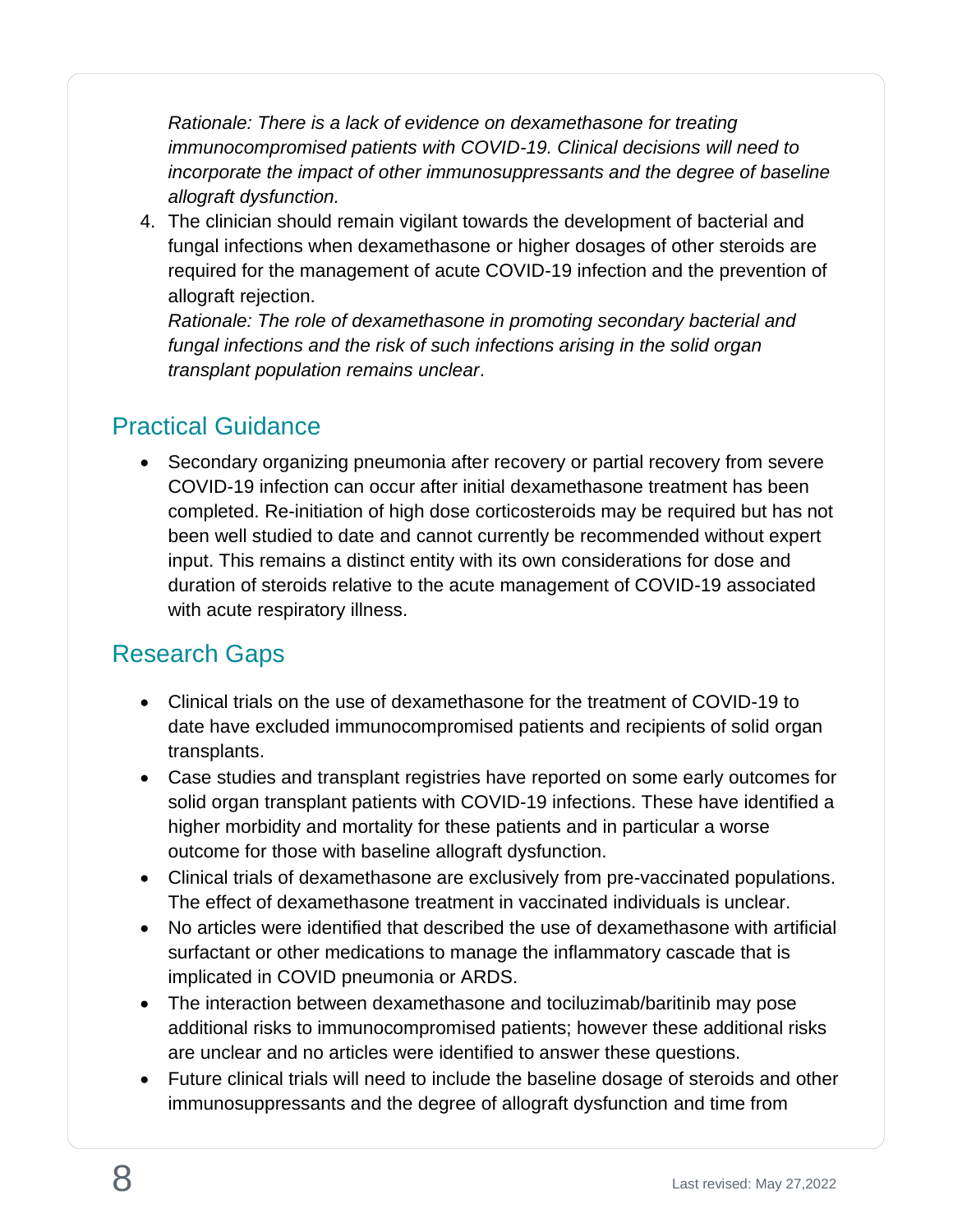transplantation as important variables that will interact with steroid dosage and duration and outcomes in these patients.

# <span id="page-8-0"></span>Strength of Evidence

- The evidence for the use of doses higher than 6 mg/day for the treatment of hospitalized COVID-19 patients with ARDS is currently lacking as is the evidence for the optimal dose and duration of dexamethasone administration in COVID-19 patients who are immunocompromised or are recipients of solid organ transplants.
- The evidence base for dexamethasone use in COVID-19 patients with ARDS, in a dose different to the one used in the RECOVERY trial while evolving quickly is generally still quite preliminary, subject to bias, and of low to moderate quality.
- None of the six peer reviewed articles included in this rapid review included hospitalized COVID-19 patients who were immunocompromised or were recipients of solid organ transplants.

## <span id="page-8-1"></span>*Limitations of this review*

The need for a rapid turnaround time for this rapid review did not allow for a thorough search of the peer reviewed literature beyond Medline Ovid, Embase Ovid, CINAHL EBSCO and MedRxiv for articles published in English from 2020-2022 utilizing a search strategy based around the key concepts of dexamethasone dosage and COVID-19. Of six trials included in this review, one trial was prematurely terminated due to low enrollment rate, one was halted early and three were underpowered to identify a significant difference for either important primary or secondary outcomes. None of the clinical trials included immunocompromised or solid organ transplant COVID-19 patients.

## <span id="page-8-2"></span>*Research Question*

- **1. What should be the dose and duration of dexamethasone administration in hospitalized COVID-19 patients with ARDS?**
	- **a. Should the dose and duration of dexamethasone administration differ for individuals who are immunocompromised or are recipients of solid organ transplants?**

#### <span id="page-8-3"></span>*Evidence from the primary literature*

There is currently no evidence to support a change in the dose of dexamethasone needed to treat hospitalized COVID-19 patients moderate to severe pneumonia or with ARDS. Further, since COVID-19 patients who are either immunocompromised or are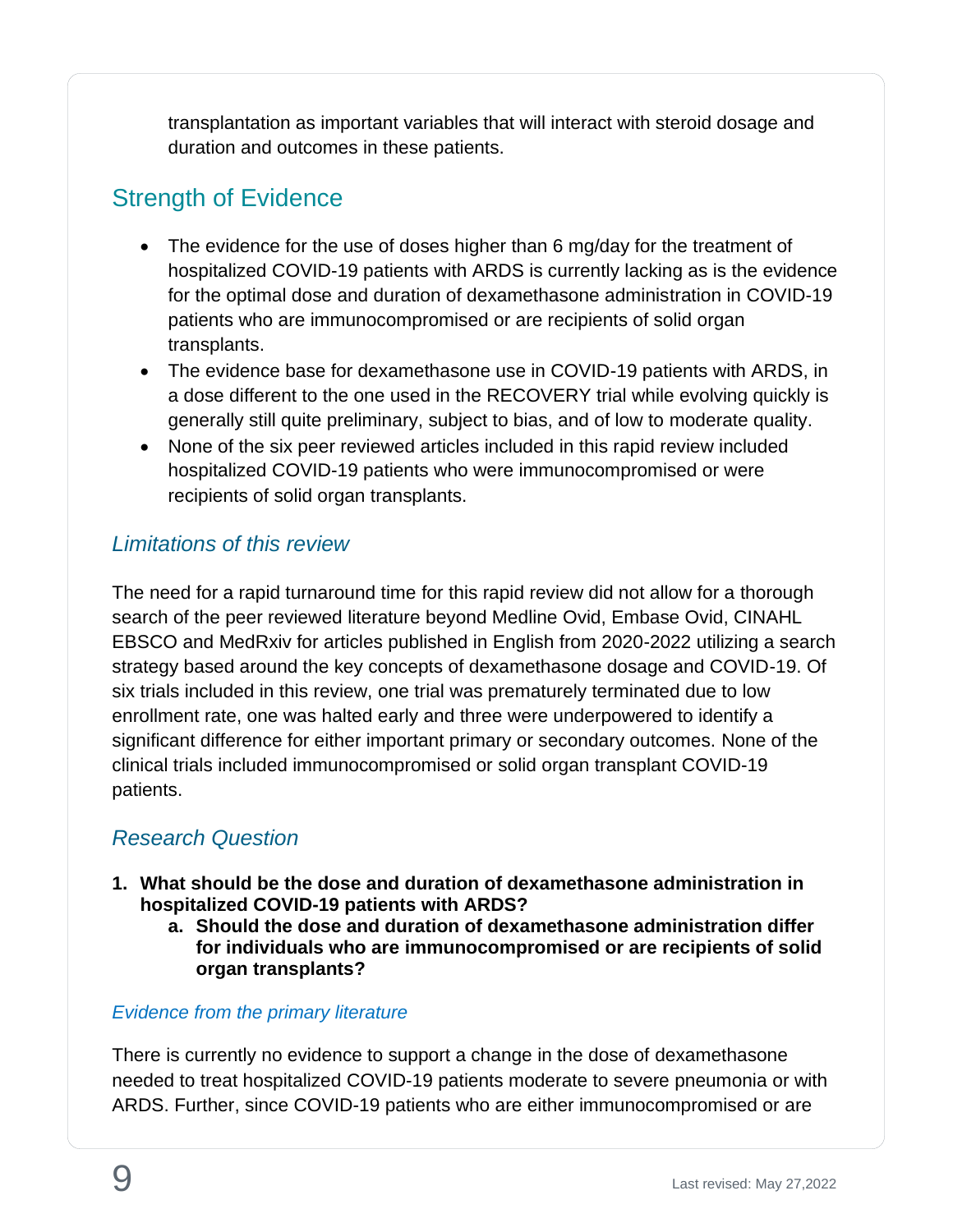recipients of solid organ transplants were not included in the clinical trials it is best left to the clinical judgement of the treating physician and the transplant team to make a determination on the appropriate treatment for this patient population. This acknowledges the higher risk of severe COVID 19, but also the higher potential risk of adverse events related to dexamethasone in the context of the immunosuppressants that are also required to prevent allograft rejection.

As lymphopenia is a risk factor for severe disease some transplant clinicians hold antimetabolites such as mycophenolate, but calcineurin inhibitors, which inhibit IL-6 pathways are sometimes continued as these pathways are implicated in the pathogenesis of severe COVID-19 disease. All changes in immunosuppressive regimens including the dose or duration of dexamethasone in COVID-19 treatment should be individualized to weigh the risks of severe COVID-19, rejection, and secondary infection.

#### <span id="page-9-0"></span>*Synthesis of the information relating to the research question*

We describe the results of six eligible trials included in this rapid review all of which were published in peer-reviewed journals in the English language (Table 1).

- The CoDEX trial randomized 299 patients with moderate or severe ARDS and COVID-19 to open-label high-dose dexamethasone (n=151, 20 mg/d for 5 days, then 10 mg/d for 5 days plus standard care) versus standard care alone (n=148) (Tomazini 2020). The primary outcome was ventilator-free days through day 28, which were greater in patients randomized to dexamethasone (6.6 vs 4.0, difference, 2.26; 95% CI, 0.2-4.38;  $P = 0.04$ ). While 28-day all-cause mortality was not significantly different between patients randomized to dexamethasone versus standard care (56.3% vs 61.5%, HR 0.97: 0.72 to 1.31, P = 0.85), stopping the study early when RECOVERY results were announced resulted in a sample size that was underpowered to adequately evaluate the effect of high dose dexamethasone on mortality.
- In a randomized controlled trial by Jamaati et al, 2021, 50 patients were randomized to either a high dose dexamethasone group (n=25, 20 mg/day from day 1–5 and then 10 mg/day from day 6–10) or a control group (n=25). The primary outcomes were the need for mechanical ventilation and death rate. The study.was halted early because of a lack of significant clinical response in patients with COVID-19-induced mild to moderate ARDS with no differences noted for mortality rates (64% versus 60%,  $P = 0.500$ ) and the need for noninvasive ventilation (92% versus 96%,  $P = 0.500$ ) or mechanical ventilation  $(52\%$  versus 44%, P = 0.389) between the dexamethasone and the no dexamethasone control groups.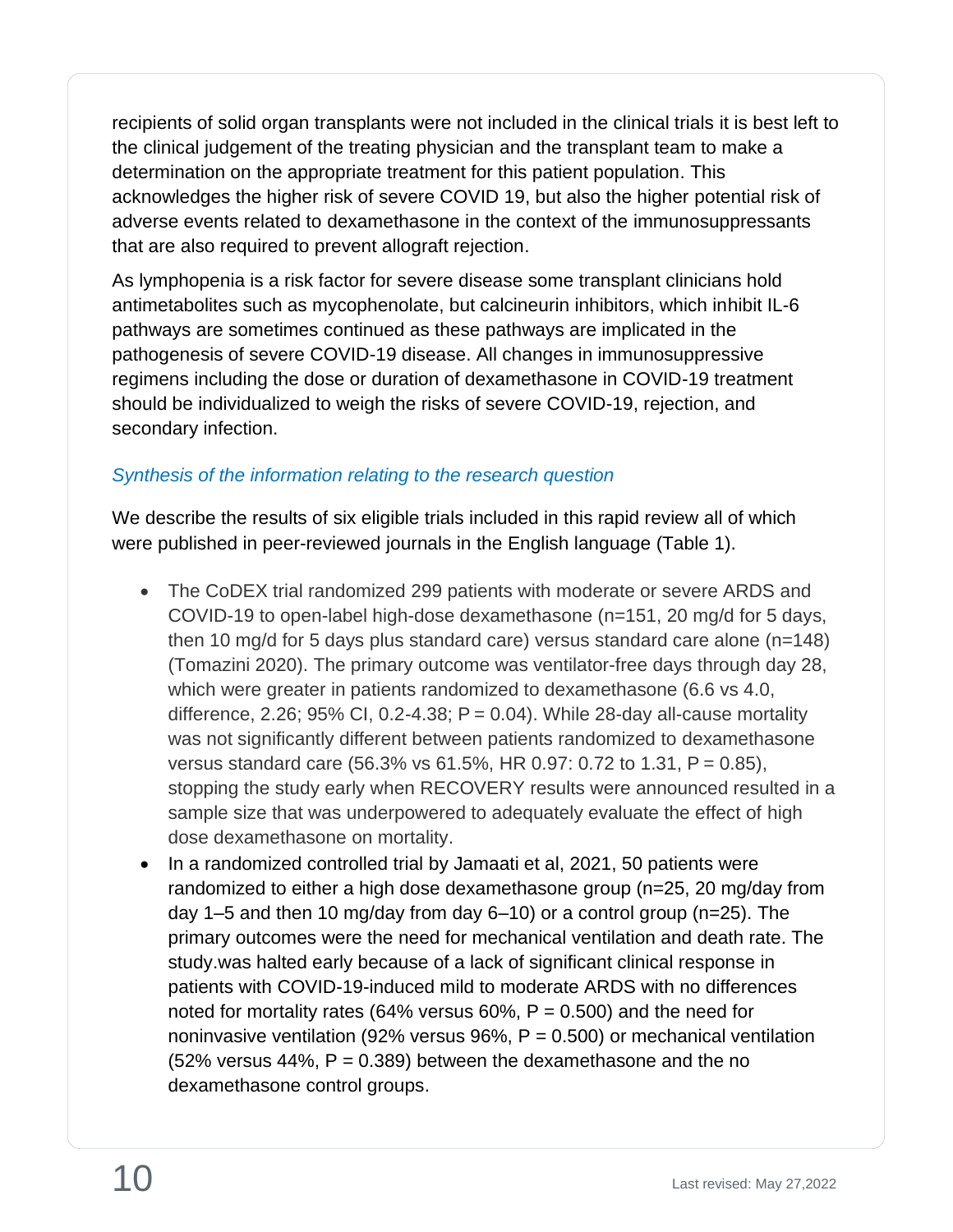- The COVID STEROID 2 trial was an investigator-initiated, international, randomized, stratified, parallel-group, blinded clinical trial (Munch 2021). In this study, among 1000 patients with COVID-19 and severe hypoxemia, 12 mg/day of dexamethasone (n=503),) as compared to 6 mg/day of dexamethasone (n=497) did not result in statistically significant primary outcome of more days alive without life support at 28 days (22.0 days; IQR, 6.0-28.0 days, 12 mg of dexamethasone versus 20.5 days; IQR, 4.0-28.0 days, 6 mg of dexamethasone; adjusted mean difference, 1.3 days  $[95\%$  CI, 0-2.6 days]; P = 0.07). However, the trial may have been underpowered to identify a significant difference.
- In the HIGHLOWDEXA-COVID randomized, open-label, controlled trial (Taboada 2021) 200 patients were randomized to high dose dexamethasone (n=98, 20 mg once daily for 5 days, followed by 10 mg once daily for additional 5 days) versus low dose of dexamethasone (n=102, 6 mg once daily for 10 days) in only patients hospitalized with COVID-19 pneumonia needing oxygen therapy at the time of randomization. HFNC, NIMV, MV or ICU patients were not included in the trial. The high dose of dexamethasone used in this trial was chosen based on previous trials showing the benefit of this dose in patients with COVID-19 (Tomazini 2020) and non-COVID-19 ARDS (Villar 2020). In this study, high dose of dexamethasone was found to reduce the primary outcome of clinical worsening in a well-defined subset of patients, including those with moderate or severe pneumonia needing oxygen therapy at risk of developing ARDS and potentially requiring MV within 11 days after randomization as compared with low dose of dexamethasone (16.3% in the high dose group versus 31.4% in the low dose group; rate ratio,  $0.427$ ;  $95\%$  CI,  $0.216-0.842$ ; P = 0.014). The trial however had several limitations and was underpowered for important secondary outcomes such as mortality and the study was limited to demonstrate benefits in secondary outcomes.
- In a three arm RCT by Toroghi et al, 2022, 133 patients were randomized 1:1:1 to high dose dexamethasone (n=46, 8 mg thrice daily) intermediate dose dexamethasone (n=40, 8 mg twice daily) and low dose dexamethasone (n=47, 8 mg once daily). The primary outcome of the study was time to a clinical response that was described as improvement of at least two scores in the eightcategory ordinal scale of the National Institute of Health. Higher doses of dexamethasone not only failed to improve efficacy but also resulted in an increase in the number of adverse events and worsened survival in hospitalized patients with moderate to severe COVID-19 as compared to the low-dose dexamethasone. In the competing risk survival analysis, patients in the low-dose group had a higher clinical response than the high dose group when considering death as a competing risk (HR=2.03, 95% CI: 1.23–3.33, P = 0.03). Also, the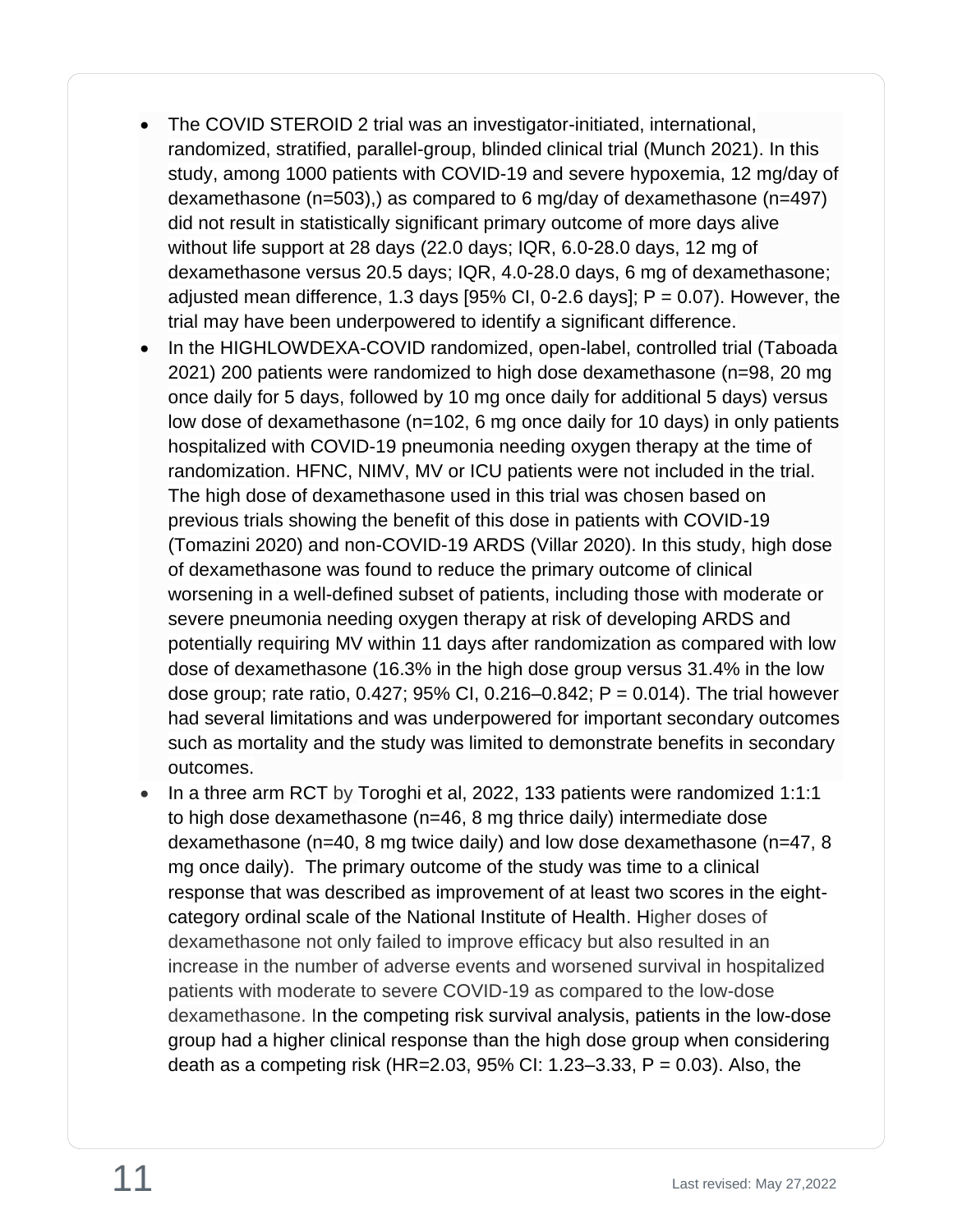survival was significantly longer in the low-dose group than the high-dose group  $(HR=0.36, 95\% CI=0.15-0.83, P = 0.02).$ 

• In a multicenter randomized, open-label, clinical trial involving 98 adults ventilated for ARDS due to COVID-19, patients were randomized to either high dose dexamethasone (n=49, 16 mg IV daily for five days followed by 8 mg daily for five days or to low dose dexamethasone (6 mg IV daily for 10 days) (Maskin 2021). The trial was terminated early due to poor recruitment which prevented the investigators from reaching the target sample size. There was no difference between high- and low-dose dexamethasone groups in the primary outcome of ventilator free days during the first 28 days (median, 0 [interquartile range [IQR] 0-14] vs. 0 [IQR 0-1] days;  $P = 0.231$ ), or in the mean duration of mechanical ventilation (19 $\pm$ 18 vs. 25 $\pm$ 22 days; P = 0.078). The cumulative hazard of successful discontinuation from mechanical ventilation was increased by the high-dose treatment (adjusted sub-distribution hazard ratio: 1.84; 95% CI: 1.31 to 2.5; P < 0.001) — findings that warrant further investigation.

Clinical trials to determine the efficacy of different doses of dexamethasone as monotherapy or in combination with other drugs for the treatment of patients with COVID-19 are ongoing. Information on 22 such clinical trials of interest registered to clinicaltrials.gov that are either active but not recruiting (n=1), recruiting (n=19) and not yet recruiting (n=2) is listed in Table 2.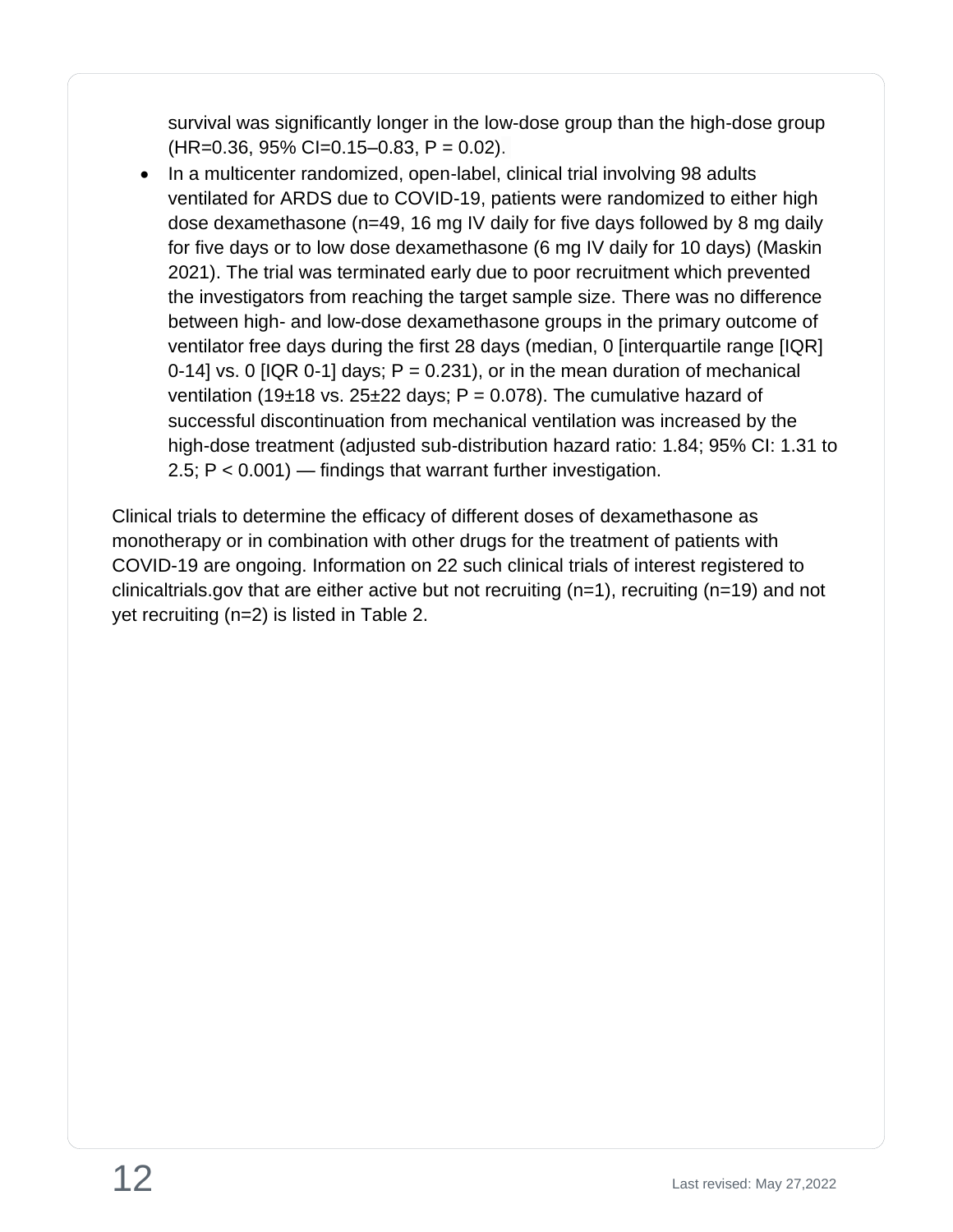Table 1. Randomized controlled trials on dexamethasone in COVID-19 retrieved from peer-reviewed literature.

| Reference                                     | <b>Study</b><br>Design             | <b>Patient Population</b>                                                                                                                                                                                 | <b>Sample</b><br>Size, N | <b>Intervention/Comparator</b>                                                                                                                                                                                   | <b>Primary</b><br><b>Outcome</b>                                                                                                                                                         | <b>Efficacy Results</b>                                                                                                                                                                                                                                                                                                                                                                                                                                                                                                                                                                                                                                                                                                                                                               | <b>Adverse Events</b>                                                                                                                                                                                                                                                               | <b>Notes</b>                                                                                                                                                                                                                                                                                                                                                                                                                                                               |
|-----------------------------------------------|------------------------------------|-----------------------------------------------------------------------------------------------------------------------------------------------------------------------------------------------------------|--------------------------|------------------------------------------------------------------------------------------------------------------------------------------------------------------------------------------------------------------|------------------------------------------------------------------------------------------------------------------------------------------------------------------------------------------|---------------------------------------------------------------------------------------------------------------------------------------------------------------------------------------------------------------------------------------------------------------------------------------------------------------------------------------------------------------------------------------------------------------------------------------------------------------------------------------------------------------------------------------------------------------------------------------------------------------------------------------------------------------------------------------------------------------------------------------------------------------------------------------|-------------------------------------------------------------------------------------------------------------------------------------------------------------------------------------------------------------------------------------------------------------------------------------|----------------------------------------------------------------------------------------------------------------------------------------------------------------------------------------------------------------------------------------------------------------------------------------------------------------------------------------------------------------------------------------------------------------------------------------------------------------------------|
| Tomazini et al 2020<br>(CoDEX)<br>NCT04327401 | RCT, open-<br>label<br>multicenter | Patients at least 18<br>years old, had<br>confirmed or<br>suspected COVID-19<br>infection receiving<br>mechanical<br>ventilation within 48<br>hours of meeting<br>criteria for moderate<br>to severe ARDS | 299                      | Dexamethasone: 20 mg IV<br>dexamethasone daily for 5<br>days, 10 mg of dexamethasone<br>daily for 5 days or until ICU<br>discharge, plus standard care<br>$(n=151)$<br>Control: Standard care alone<br>$(n=148)$ | Ventilator-free<br>days during the<br>first 28 days,<br>defined as the<br>number of days<br>alive and free<br>from mechanical<br>ventilation for at<br>least 48<br>consecutive<br>hours. | The dexamethasone<br>group had a mean 6.6<br>ventilator-free days (95%<br>CI, 5.0-8.2) during the first<br>28 days vs 4.0 ventilator-<br>free days (95% CI, 2.9-<br>5.4) in the standard care<br>group (difference, 2.26;<br>95% CI, 0.2-4.38; $P =$<br>$0.04$ ).<br>At 7 days, patients in the<br>dexamethasone group<br>had a mean SOFA score<br>of 6.1 (95% CI, 5.5-6.7)<br>vs 7.5 (95% CI, 6.9-8.1) in<br>the standard care group<br>(difference, -1.16; 95%<br>CI, $-1.94$ to $-0.38$ ; P = 0<br>.004). There was no<br>significant difference in<br>the prespecified<br>secondary outcomes of<br>all-cause mortality at 28<br>days, ICU-free days<br>during the first 28 days,<br>mechanical ventilation<br>duration at 28 days, or the<br>6-point ordinal scale at 15<br>days. | Twelve patients<br>(7.9%) in the<br>dexamethasone<br>group had<br>bacteremia versus<br>14 (9.5%) in the<br>standard care<br>group.<br>Five patients<br>$(3.3%)$ in the<br>dexamethasone<br>group had serious<br>adverse events<br>versus 9 (6.1%) in<br>the standard care<br>group. | The trial was<br>underpowered for<br>important<br>secondary<br>outcomes like<br>mortality and the<br>study was<br>interrupted before<br>the original sample<br>size was obtained<br>due to external<br>evidence of<br>benefit, and the<br>obtained sample<br>size was limited to<br>demonstrate<br>benefits in<br>secondary<br>outcomes<br>Low-moderate<br>quality study.<br>Moderate risk of<br>bias from open<br>label and small<br>sample size before<br>study stopped. |
| Jamaati et al 2021                            | <b>RCT</b>                         | Patients with mild to<br>moderate ARDS due                                                                                                                                                                | 50                       | Dexamethasone: 20 mg/day IV<br>dexamethasone from day 1-5                                                                                                                                                        | Need for invasive<br>mechanical                                                                                                                                                          | 92% and 96% of patients<br>in the dexamethasone                                                                                                                                                                                                                                                                                                                                                                                                                                                                                                                                                                                                                                                                                                                                       | Not reported                                                                                                                                                                                                                                                                        | The main limitation<br>of the current                                                                                                                                                                                                                                                                                                                                                                                                                                      |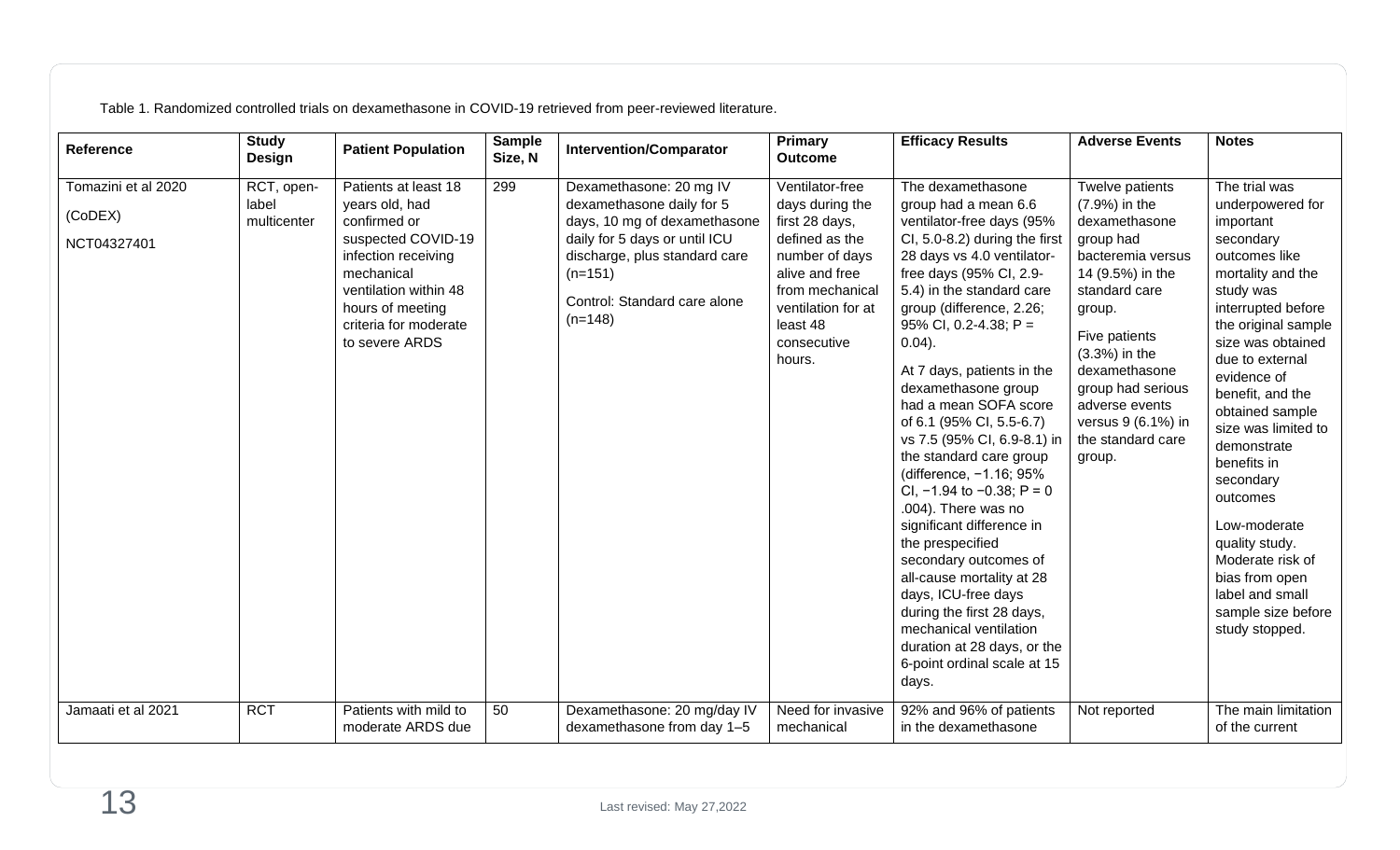| IRCT20151227025726N17                 |                     | to COVID-19                                                      |      | and then at 10 mg/day from<br>day 6-10 (n=25)<br>Control: No dexamethasone<br>$(n=25)$  | ventilation and<br>death rate.                            | and control groups,<br>respectively, required<br>noninvasive ventilation (P<br>$= 0.500$ ). Among them,<br>52% and 44% of patients<br>in the dexamethasone<br>and control groups,<br>respectively, required<br>invasive mechanical<br>ventilation ( $P = 0.389$ ). At<br>the end of the study, 64%<br>of patients in the<br>dexamethasone group<br>and 60% of patients in the<br>control group died ( $P =$<br>0.500); the remaining<br>patients were discharged<br>from the hospital during<br>the 28-day follow-up<br>period. The median length<br>of hospital stay was 11<br>days in the<br>dexamethasone group<br>and 6 days in the control<br>group ( $P = 0.036$ ) and the<br>median length of hospital<br>stay was 7 days in the<br>dexamethasone group<br>and 3 days in the control<br>group ( $P < 0.001$ ). No<br>significant differences<br>were observed in the<br>other outcomes. |                                                             | study was the<br>small sample size.<br>It was halted<br>because no<br>significant clinical<br>response was<br>seen in the fifty<br>patients. This may<br>be due to relatively<br>mild COVID-19 in<br>this population.<br>Low-moderate<br>quality study. High<br>risk of bias from<br>small sample size<br>and low acuity<br>population |
|---------------------------------------|---------------------|------------------------------------------------------------------|------|-----------------------------------------------------------------------------------------|-----------------------------------------------------------|------------------------------------------------------------------------------------------------------------------------------------------------------------------------------------------------------------------------------------------------------------------------------------------------------------------------------------------------------------------------------------------------------------------------------------------------------------------------------------------------------------------------------------------------------------------------------------------------------------------------------------------------------------------------------------------------------------------------------------------------------------------------------------------------------------------------------------------------------------------------------------------------|-------------------------------------------------------------|----------------------------------------------------------------------------------------------------------------------------------------------------------------------------------------------------------------------------------------------------------------------------------------------------------------------------------------|
| Munch et al 2021<br>(COVID STEROID 2) | RCT,<br>multicenter | Patients $\geq$ 18 years<br>hospitalized with<br>confirmed SARS- | 1000 | High dose dexamethasone: 12<br>mg IV dexamethasone once<br>daily for up to 10 days from | Number of days<br>alive without life<br>support (invasive | The median number of<br>days alive without life<br>support was 22.0 days                                                                                                                                                                                                                                                                                                                                                                                                                                                                                                                                                                                                                                                                                                                                                                                                                       | Serious adverse<br>reactions, including<br>septic shock and | The trial may have<br>been<br>underpowered to                                                                                                                                                                                                                                                                                          |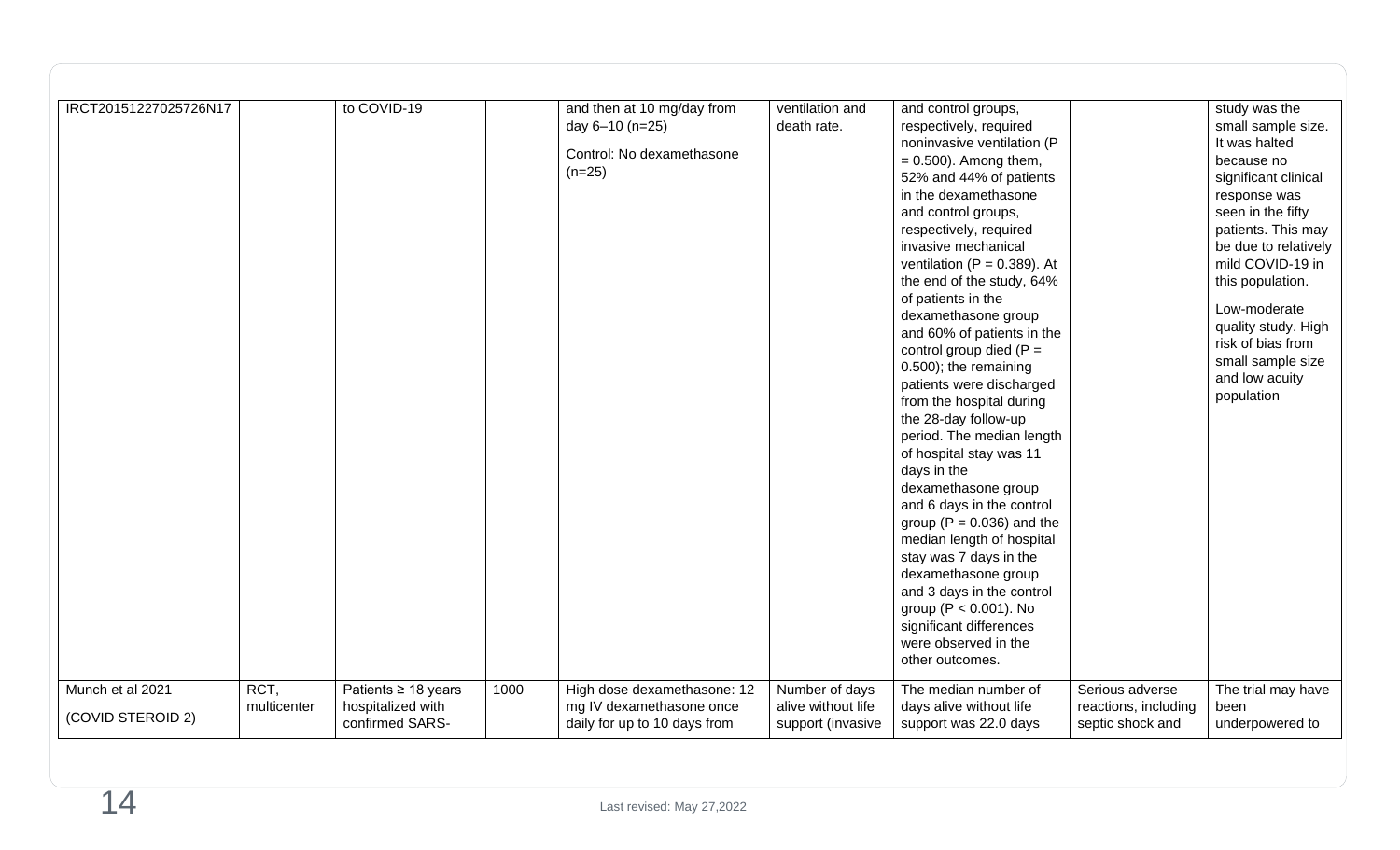| NCT04509973                                              |                     | CoV-2 infection, and<br>requiring<br>(1) supplementary<br>oxygen at a flow<br>rate of at least 10<br>L/min<br>(independent of                                                    |     | randomization (n=503)<br>Low dose dexamethasone: 6<br>mg dexamethasone IV once<br>daily for up to 10 days from<br>randomization (n-497)                                                         | mechanical<br>ventilation,<br>circulatory<br>support, or<br>kidney<br>replacement<br>therapy) at 28                                                                                                                         | (IQR, 6.0-28.0 days) in<br>the 12 mg of<br>dexamethasone group<br>and 20.5 days (IQR, 4.0-<br>28.0 days) in the 6 mg of<br>dexamethasone group<br>(adjusted mean<br>difference, 1.3 days [95%<br>CI, 0-2.6 days]; $P = 0.07$ ).<br>Mortality at 28 days was<br>27.1% in the 12 mg of<br>dexamethasone group vs<br>32.3% in the 6 mg of<br>dexamethasone group<br>(adjusted relative risk,<br>0.86 [99% CI, 0.68-1.08]).<br>Mortality at 90 days was<br>32.0% in the 12 mg of<br>dexamethasone group vs<br>37.7% in the 6 mg of<br>dexamethasone group<br>(adjusted relative risk,<br>0.87 [99% CI, 0.70-1.07]). | invasive fungal<br>infections, occurred<br>in 11.3% of the 12<br>mg of<br>dexamethasone<br>group vs 13.4% in<br>the 6 mg of<br>dexamethasone<br>group (adjusted<br>relative risk, 0.83<br>[99% CI, 0.54-<br>$1.29$ ] | identify a<br>significant<br>difference and may<br>have chosen a<br>population that had<br>already reached<br>the severe stage                                                                                                           |
|----------------------------------------------------------|---------------------|----------------------------------------------------------------------------------------------------------------------------------------------------------------------------------|-----|-------------------------------------------------------------------------------------------------------------------------------------------------------------------------------------------------|-----------------------------------------------------------------------------------------------------------------------------------------------------------------------------------------------------------------------------|-----------------------------------------------------------------------------------------------------------------------------------------------------------------------------------------------------------------------------------------------------------------------------------------------------------------------------------------------------------------------------------------------------------------------------------------------------------------------------------------------------------------------------------------------------------------------------------------------------------------|----------------------------------------------------------------------------------------------------------------------------------------------------------------------------------------------------------------------|------------------------------------------------------------------------------------------------------------------------------------------------------------------------------------------------------------------------------------------|
|                                                          |                     | delivery system),<br>(2) noninvasive<br>ventilation or<br>continuous<br>positive airway<br>pressure for<br>hypoxemia, or<br>(3) invasive<br>mechanical<br>ventilation            |     |                                                                                                                                                                                                 | days after<br>randomization.                                                                                                                                                                                                |                                                                                                                                                                                                                                                                                                                                                                                                                                                                                                                                                                                                                 |                                                                                                                                                                                                                      | where 12 vs 6 mg<br>would not make a<br>difference.<br>Low-moderate<br>quality study. High<br>risk of bias due to<br>late presentation.                                                                                                  |
| Taboada et al 2021<br>(HIGHLOWDEXA-COVID)<br>NCT04726098 | RCT, open-<br>label | Patients with<br>confirmed SARS-<br>CoV-2 infection<br>receiving<br>supplemental oxygen<br>in order to maintain<br>an oxygen saturation<br>greater than 92%<br>(Level 4 WHO-CIS) | 200 | Low dose dexamethasone: 6<br>mg once daily for 10 days<br>$(n=102)$<br>High dose dexamethasone: 20<br>mg once daily for 5 days,<br>followed by 10 mg once daily<br>for additional 5 days (n=98) | Clinical<br>worsening within<br>11 days since<br>randomization<br>defined as<br>worsening of the<br>patient's<br>condition during<br>treatment (need<br>to increase<br>fraction of<br>inspired oxygen<br>$> 0.2$ , need for | Thirty-two patients of 102<br>(31.4%) enrolled in the<br>low dose group and 16 of<br>98 (16.3%) in the high<br>dose group showed<br>clinical worsening within<br>11 days since<br>randomization (rate ratio,<br>0.427; 95% CI, 0.216-<br>$0.842$ ; P = 0.014). The<br>28-day mortality was<br>5.9% in the low dose<br>group and 6.1% in the                                                                                                                                                                                                                                                                     | Adverse events<br>were comparable in<br>both groups                                                                                                                                                                  | The trial was<br>underpowered for<br>important<br>secondary<br>outcomes like<br>mortality and the<br>study was limited<br>to demonstrate<br>benefits in<br>secondary<br>outcomes. Fourth,<br>our study did not<br>include critically ill |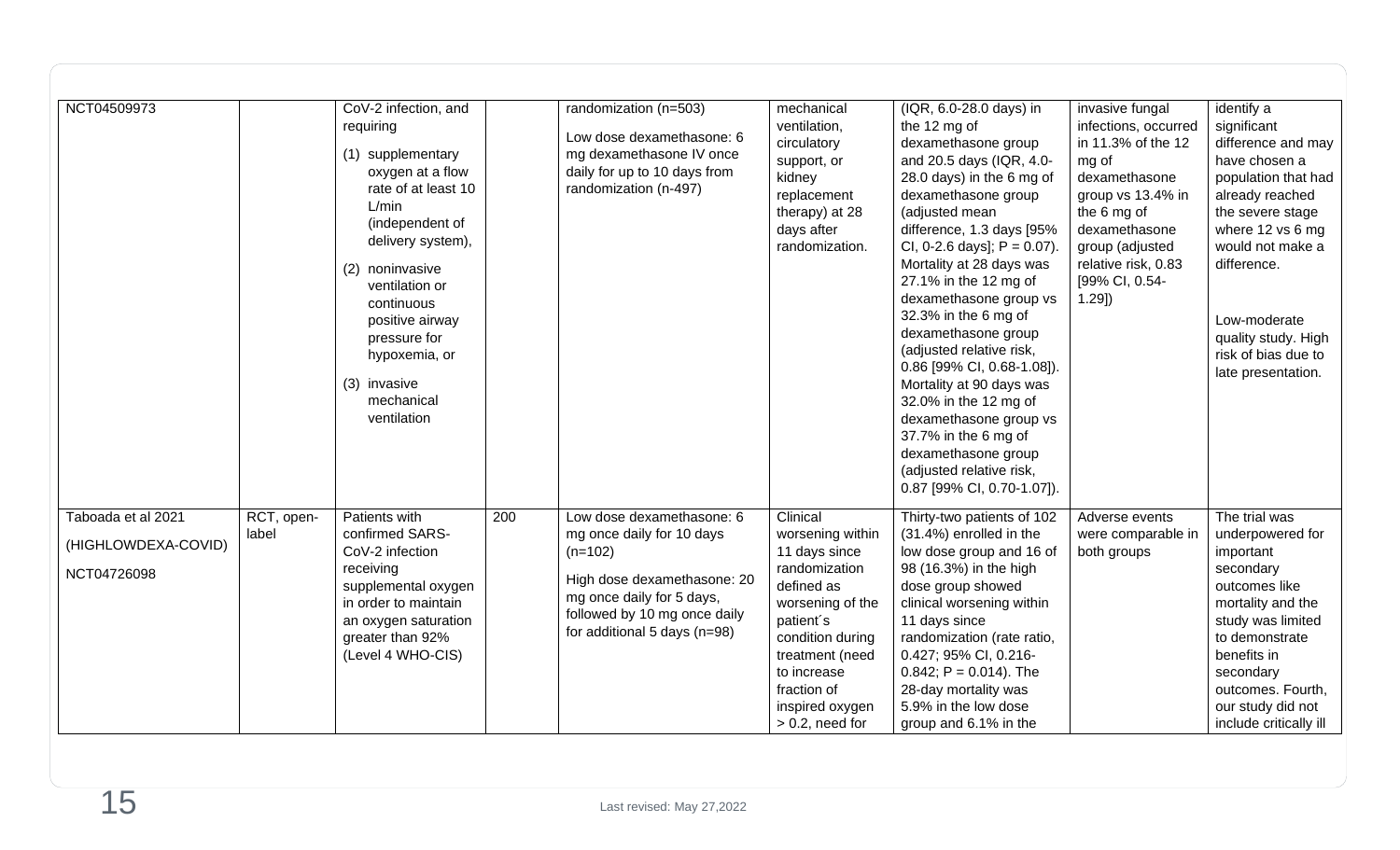|                                             |                     |                                                                                       |     |                                                                                                                                                                                                                                                                                                                                                   | fraction of<br>inspired oxygen<br>> 0.5, respiratory<br>rate $> 25$ ) or<br>score higher than<br>4 on the 7-point<br>ordinal scale<br>WHO-CIS.                                              | high dose group ( $P =$<br>0.844). There was no<br>significant difference in<br>time to recovery, and in<br>the 7-point ordinal scale<br>at day 5, 11, 14 and 28.                                                                                                                                                                                                                                         |                                                                                                                                                                                                                                                                                                  | patients or patients<br>with mild disease<br>Low-moderate<br>quality study. High<br>risk of bias due to<br>small sample size<br>and low acuity<br>patient study<br>population                                                                                                                                                                                                                                                                 |
|---------------------------------------------|---------------------|---------------------------------------------------------------------------------------|-----|---------------------------------------------------------------------------------------------------------------------------------------------------------------------------------------------------------------------------------------------------------------------------------------------------------------------------------------------------|---------------------------------------------------------------------------------------------------------------------------------------------------------------------------------------------|-----------------------------------------------------------------------------------------------------------------------------------------------------------------------------------------------------------------------------------------------------------------------------------------------------------------------------------------------------------------------------------------------------------|--------------------------------------------------------------------------------------------------------------------------------------------------------------------------------------------------------------------------------------------------------------------------------------------------|-----------------------------------------------------------------------------------------------------------------------------------------------------------------------------------------------------------------------------------------------------------------------------------------------------------------------------------------------------------------------------------------------------------------------------------------------|
| Toroghi et al 2022<br>IRCT20100228003449N31 | RCT, three-<br>arm  | <b>Hospitalized patients</b><br>with a diagnosis of<br>moderate to severe<br>COVID-19 | 133 | Low dose dexamethasone:<br>8 mg IV once daily for up to<br>10 days or until hospital<br>discharge $(n=47)$<br>Intermediate dose<br>dexamethasone: 8 mg IV twice<br>daily for up to 10 days or until<br>hospital discharge (n=40)<br>High dose dexamethasone:<br>8 mg IV thrice daily for up to<br>10 days or until hospital<br>discharge $(n=46)$ | Time to a clinical<br>response<br>described as<br>improvement of<br>at least two<br>scores in the<br>eight-category<br>ordinal scale of<br>the National<br>Institute of Health<br>$(NIH)$ . | In the competing risk<br>survival analysis, patients<br>in the low-dose group had<br>a higher clinical response<br>than the high dose group<br>when considering death<br>as a competing risk<br>(HR=2.03, 95% CI: 1.23-<br>3.33, $P = 0.03$ ). Also, the<br>survival was significantly<br>longer in the low-dose<br>group than the high-dose<br>group (HR=0.36, 95%<br>$Cl = 0.15 - 0.83$ , $P = 0.02$ ). | Leukocytosis and<br>hyperglycemia<br>were the most<br>common side<br>effects of<br>dexamethasone.<br>While there were<br>numerically higher<br>number of adverse<br>events observed<br>with high and<br>moderate dose<br>dexamethasone<br>observed, these<br>differences were<br>not significant | Higher doses of<br>dexamethasone<br>not only failed to<br>improve efficacy<br>but also resulted in<br>an increase in the<br>number of adverse<br>events and worsen<br>survival in<br>hospitalized<br>patients with<br>moderate to<br>severe COVID-19<br>compared to the<br>low-dose<br>dexamethasone<br>Low-moderate<br>quality study. High<br>risk of bias due to<br>small sample sizes<br>and imbalance of<br>risk factors across<br>groups |
| Maskin et al 2022                           | RCT, open-<br>label | Patients with<br>confirmed COVID-19-                                                  | 100 | High-dose dexamethasone: 16<br>mg IV dexamethasone daily for                                                                                                                                                                                                                                                                                      | Ventilator-free<br>days during the                                                                                                                                                          | No difference between<br>high- and low-dose                                                                                                                                                                                                                                                                                                                                                               | Incidence of<br>adverse events not                                                                                                                                                                                                                                                               | The trial was<br>terminated due to                                                                                                                                                                                                                                                                                                                                                                                                            |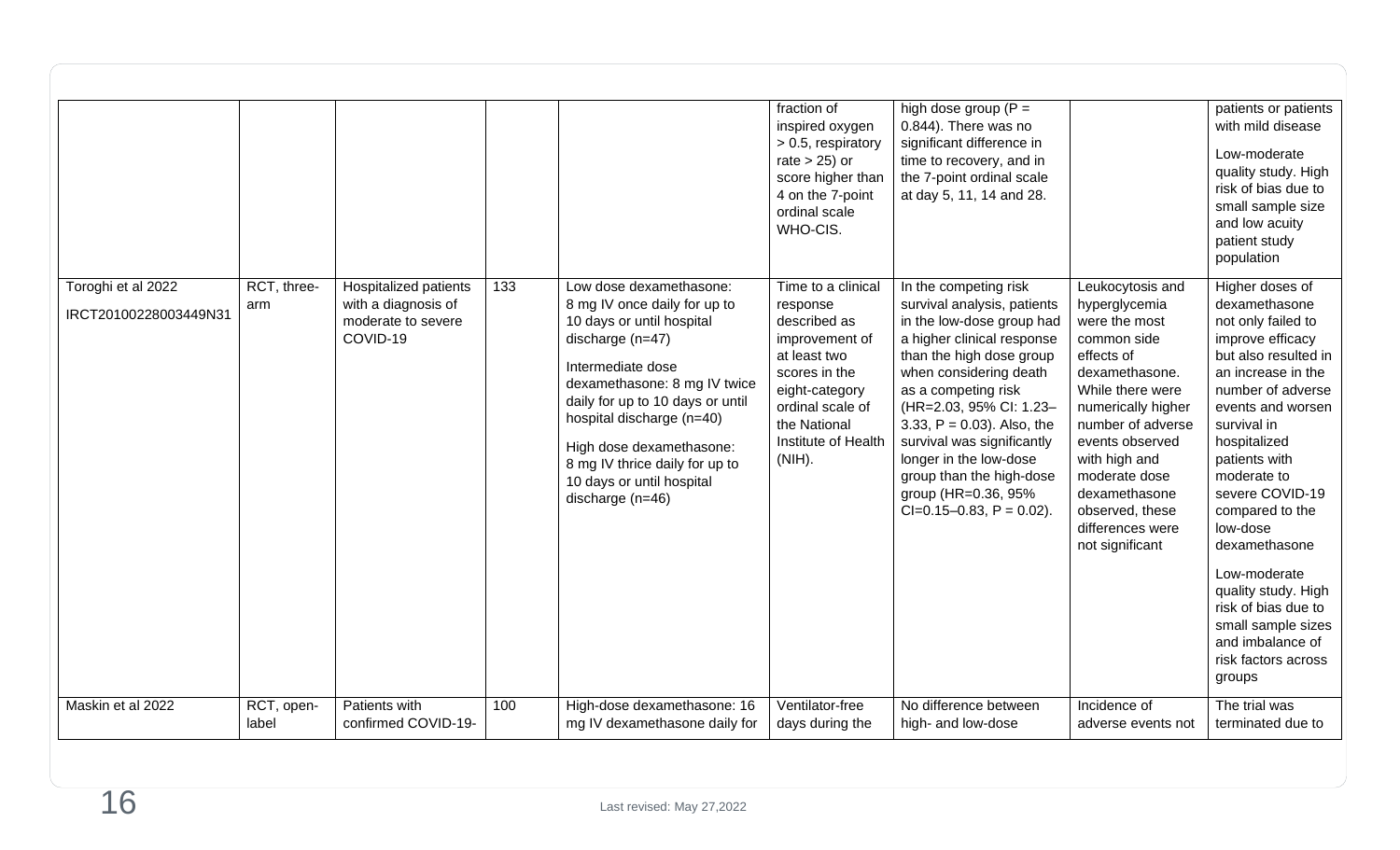| (19±18 vs. 25±22 days; P<br>Low-moderate<br>$= 0.078$ ). The cumulative<br>quality study. High<br>hazard of successful<br>risk of bias due to<br>discontinuation from<br>small sample size<br>mechanical ventilation<br>and severity of<br>was increased by the<br>illness at<br>high-dose treatment<br>presentation.<br>(adjusted sub-distribution<br>hazard ratio: 1.84; 95%<br>CI: 1.31 to 2.5; P <<br>$0.001$ ).<br>None of the prespecified<br>secondary and safety<br>outcomes showed a<br>significant difference<br>between treatment arms. |
|----------------------------------------------------------------------------------------------------------------------------------------------------------------------------------------------------------------------------------------------------------------------------------------------------------------------------------------------------------------------------------------------------------------------------------------------------------------------------------------------------------------------------------------------------|
|----------------------------------------------------------------------------------------------------------------------------------------------------------------------------------------------------------------------------------------------------------------------------------------------------------------------------------------------------------------------------------------------------------------------------------------------------------------------------------------------------------------------------------------------------|

Exclusion criteria related to possible immunocompromised or organ transplant recipient status

Munch 2021: Use of systemic corticosteroids for indications other than COVID-19 in doses higher than 6 mg dexamethasone equivalents; Taboada 2021: Indication for corticosteroids use for other clinical conditions; Toroghi 2 corticosteroid therapy (for more than two weeks); Tomazini 2020: Clinical indication for corticosteroids use for other diseases, use of immunosuppressive drugs; Jamaati 2021: Not stated; Maskin 2022: Known immunocompromise chronic use of systemic corticosteroids.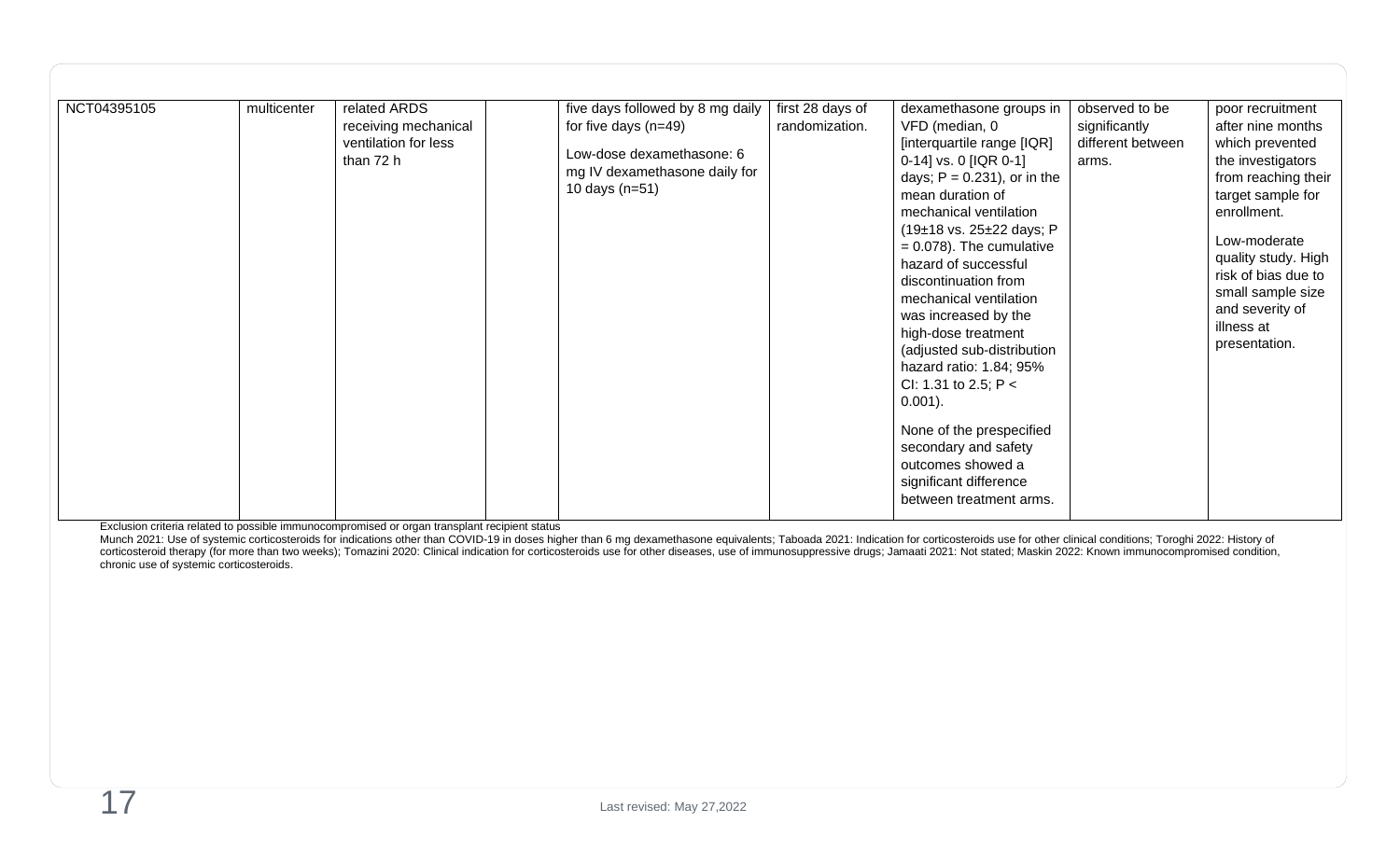Table 2. Clinical trials of dexamethasone in patients with COVID-19 that are ongoing (retrieved from clinicaltrials.gov).

| <b>Study Title</b>                                                                                                           | Interventions                                                                                                                                                                                                                                                                              | Phase     | Number<br>Enrolled | Trial number | Status                    | Country    |
|------------------------------------------------------------------------------------------------------------------------------|--------------------------------------------------------------------------------------------------------------------------------------------------------------------------------------------------------------------------------------------------------------------------------------------|-----------|--------------------|--------------|---------------------------|------------|
| Dexamethasone and Oxygen Support Strategies in<br>ICU Patients With Covid-19 Pneumonia COVIDICUS                             | Drug: Dexamethasone Box of 10, 20 mg / 5 ml, solution for<br>injection in ampoule of 5mL. Each allocated box contains complete<br>treatment from D1 to D10 for one patient.                                                                                                                | <b>NA</b> | 550                | NCT04344730  | Active, not<br>recruiting | France     |
|                                                                                                                              | Drug: placebo                                                                                                                                                                                                                                                                              |           |                    |              |                           |            |
|                                                                                                                              | Procedure: conventional oxygen                                                                                                                                                                                                                                                             |           |                    |              |                           |            |
| Early Treatment Strategy With High-<br>2.                                                                                    | (and 3 more)                                                                                                                                                                                                                                                                               | Phase 3   | 200                | NCT05293210  | Not yet                   |            |
| dose Dexamethasone in Patients With SARS-CoV-2                                                                               | Drug: Dexamethasone 20 mg IV for 3 days, followed by daily 6<br>mg IV or oral for 7 days                                                                                                                                                                                                   |           |                    |              | recruiting                |            |
|                                                                                                                              | Drug: Dexamethasone (standard treatment regimen) 6 mg<br>orally or IV for 10 days (with the possibility of escalation to doses of 20 mg<br>daily of oral or IV for 3 days if clinical criteria of respiratory distress<br>develop despite treatment with doses of dexamethasone 6 mg daily |           |                    |              |                           |            |
| Factorial Randomized Trial of Rendesivir and<br>3.<br>Baricitinib plus Dexamethasone for COVID-19 (the                       | Drug: Remdesivir + baricitinib + dexamethasone 6 mg for 10<br>days                                                                                                                                                                                                                         | Phase 3   | 4000               | NCT04832880  | Not yet<br>recruiting     | Italy      |
| <b>AMMURAVID Trial)</b>                                                                                                      | Drug: Baricitinib + dexamethasone 6 mg for 10 days                                                                                                                                                                                                                                         |           |                    |              |                           |            |
|                                                                                                                              | Drug: Remdesivir + dexamethasone 6 mg for 10 days                                                                                                                                                                                                                                          |           |                    |              |                           |            |
|                                                                                                                              | Drug: Dexamethasone 6 mg IV for 10 days                                                                                                                                                                                                                                                    |           |                    |              |                           |            |
| Effect of Two Different Doses of Dexamethasone in<br>4.<br>Patients With ARDS and COVID-19 (REMED)                           | Drug: Dexamethasone 20 mg IV once daily on day 1-5, followed<br>by 10 mg IV once daily on day 6-10.                                                                                                                                                                                        | Phase 4   | 300                | NCT04663555  | Recruiting                | Czechia    |
|                                                                                                                              | Drug: Dexamethasone 6 mg IV once daily on day 1-10,                                                                                                                                                                                                                                        |           |                    |              |                           |            |
| RCT on the Efficacy of Dexamethasone Versus Methyl<br>Prednisolone in Covid-19 Infected Patients With High<br>Oxygen Flow    | Drug: Dexamethasone 8 mg q12hours<br>Drug: Methylprednisolone 0.5 mg/kg q12 hours                                                                                                                                                                                                          | Phase 4   | 60                 | NCT05062681  | Recruiting                | Egypt      |
| Randomized Clinical Trial of<br>6.<br>Intranasal Dexamethasone as an Adjuvant in Patients                                    | Drug: IV Dexamethasone 6 mg from day 1 to 10 after<br>randomization                                                                                                                                                                                                                        | Phase 2   | 60                 | NCT04513184  | Recruiting                | Mexico     |
| With COVID-19                                                                                                                | Drug: Nasal Dexamethasone 0.12 mg/kg/daily for 3 days from<br>day 1, followed by 0.06 mg/kg/daily from day 4 to 10 after randomization.                                                                                                                                                    |           |                    |              |                           |            |
| Dexamethasone vs Methylprednisolone for the<br>Treatment of Patients With ARDS Caused by COVID-<br>19                        | Drug: Dexamethasone 20 mg/iv/daily/from day 1 of<br>randomization, followed by a tapering dose according to the patient's<br>condition                                                                                                                                                     | Phase 3   | 60                 | NCT04499313  | Recruiting                | Bangladesh |
|                                                                                                                              | Drug: Methylprednisolone 0.5 mg/kg ?daily                                                                                                                                                                                                                                                  |           |                    |              |                           |            |
| 8.<br><b>DEXamethasone EARLY Administration in</b><br><b>Hospitalized Patients With Covid-19 Pneumonia</b><br>(EARLYDEXCoV2) | Drug: Dexamethasone 6 mg once daily for seven days                                                                                                                                                                                                                                         | Phase 3   | 126                | NCT04836780  | Recruiting                | Spain      |
| 9.<br>Methylprednisolone vs. Dexamethasone in COVID-<br>19 Pneumonia (MEDEAS RCT) MEDEAS                                     | Drug: Methylprednisolone 160 mg iv day one followed by 80 mg<br>iv daily x 8 days then taper                                                                                                                                                                                               | Phase 3   | 680                | NCT04636671  | Recruiting                | Italy      |
|                                                                                                                              | Drug: Dexamethasone 6 mg IV in 30 minutes or PO from day 1<br>to day 10 or until hospital discharge (if sooner).                                                                                                                                                                           |           |                    |              |                           |            |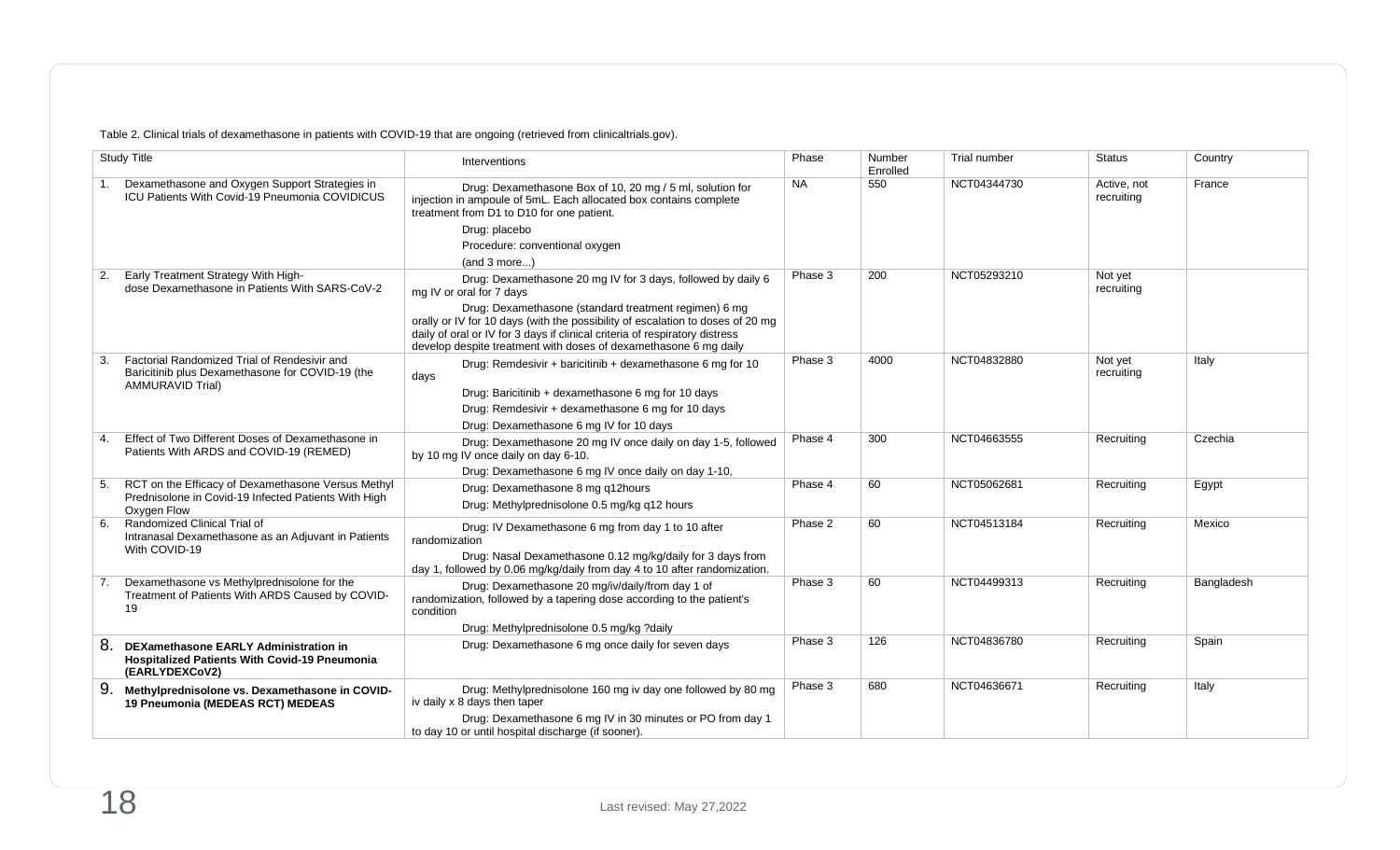| 10. Baricitinib in Hospitalized Covid-19 Patients With                                                                                     | Drug: Baricitinib                                                                                                                                                                                                                                                             | Phase 3 | 382  | NCT04970719 | Recruiting | Bangladesh                |
|--------------------------------------------------------------------------------------------------------------------------------------------|-------------------------------------------------------------------------------------------------------------------------------------------------------------------------------------------------------------------------------------------------------------------------------|---------|------|-------------|------------|---------------------------|
| <b>Diabetes Mellitus</b>                                                                                                                   | Drug: Dexamethasone 6 mg IV daily while hospitalized for up to                                                                                                                                                                                                                |         |      |             |            |                           |
|                                                                                                                                            | a 10-day total course<br>Drug: Remdesivir                                                                                                                                                                                                                                     |         |      |             |            |                           |
| 11. NA-831, Atazanavir                                                                                                                     | Drug: Drug: NA-831                                                                                                                                                                                                                                                            | Phase 2 | 525  | NCT04452565 | Recruiting | <b>United States</b>      |
| and Dexamethasone Combination Therapy for the                                                                                              | Combination Product: NA-831 & Atazanavir                                                                                                                                                                                                                                      | Phase 3 |      |             |            |                           |
| <b>Treatment of COVID-19 Infection (NATADEX)</b>                                                                                           | Combination Product: NA-831 and dexamethasone 8 mg orally<br>twice a day for one day, followed by 4 mg daily for four consecutive days<br>(five days total).                                                                                                                  |         |      |             |            |                           |
|                                                                                                                                            | Combination Product: Atazanavir and Dexamethasone 8 mg<br>orally twice a day for one day, followed by 4 mg daily for four consecutive<br>days (five days total).                                                                                                              |         |      |             |            |                           |
| 12. Human Intravenous Interferon Beta-la Safety and<br>Preliminary Efficacy in Hospitalized Subjects With<br><b>CoronavirUS (HIBISCUS)</b> | Drug: IFN beta-1a<br>Drug: Dexamethasone daily IV bolus for 6 days while<br>hospitalised                                                                                                                                                                                      | Phase 2 | 140  | NCT04860518 | Recruiting | <b>United States</b>      |
| 13. Comparison Between Prednisolone<br>and Dexamethasone on Mortality in Patients on<br>Oxygen Therapy, With COViD-19 (COPreDex)           | Drug: Dexamethasone 6 mg per day during 10 days<br>Drug: PREDNISOLONE 60 mg daily during 10 days                                                                                                                                                                              | Phase 3 | 220  | NCT04765371 | Recruiting | France                    |
| 14. Spironolactone and Dexamethasone in Patients<br><b>Hospitalized With COVID-19</b>                                                      | Drug: Spironolactone + Dexamethasone 2 mg 2x/day, 12/12h<br>for 20 days<br>Drug: Standard-of-care SARS-CoV-2 treatment                                                                                                                                                        | Phase 3 | 440  | NCT04826822 | Recruiting | <b>Russian Federation</b> |
| 15. Comparison of Tocilizumab<br>Plus Dexamethasone vs. Dexamethasone for<br><b>Patients With Covid-19 (TOCIDEX)</b>                       | Drug: Tocilizumab                                                                                                                                                                                                                                                             | Phase 2 | 660  | NCT04476979 | Recruiting | French Guiana             |
|                                                                                                                                            | Drug: Dexamethasone 10 mg once daily for the first five days<br>(day 1 to day 5) then 5 mg per day for up to 5 days, 2.5mg per day for up<br>to 4 days (or until oxygen supply independency if sooner                                                                         |         |      |             |            |                           |
| 16. Clinical Trial to Evaluate the Efficacy of Different                                                                                   | Drug: Emtricitabine/Tenofovir Disoproxil Fumarate                                                                                                                                                                                                                             | Phase 3 | 2193 | NCT04890626 | Recruiting | Spain                     |
| <b>Treatments in Patients With COVID-19</b>                                                                                                | Drug: Baricitinib + dexamethasone dose not specified<br>Drug: Dexamethasone dose not specified                                                                                                                                                                                |         |      |             |            |                           |
| 17. Glucocorticoid Therapy in Coronavirus<br><b>Disease COVID-19 Patients</b>                                                              | Drug: Dexamethasone 6 mg/24h - 10 days (RECOVERY trial<br>dose)<br>Drug: Methylprednisolone 250 mg iv over 4h x 3 days                                                                                                                                                        | Phase 4 | 290  | NCT04780581 | Recruiting | Spain                     |
| 18. Efficacy of DEXamethasone in Patients With Acute                                                                                       | Drug: Dexamethasone low dose 6 mg/iv/day during 10 days.                                                                                                                                                                                                                      | Phase 4 | 980  | NCT04545242 | Recruiting | Spain                     |
| <b>Hypoxemic REspiratory Failure Caused by</b><br><b>INfEctions</b>                                                                        | Drug: Dexamethasone moderate dose 20 mg/IV/ daily from day<br>of randomization (day 1) during 5 days, followed by 10 mg/iv/ daily from<br>Day 6 to Day 10 of randomization.                                                                                                   |         |      |             |            |                           |
| 19. Trial to Determine the Efficacy/Safety of Plitidepsin                                                                                  | Drug: Plitidepsin                                                                                                                                                                                                                                                             | Phase 3 | 609  | NCT04784559 | Recruiting | Argentina                 |
| vs Control in Patients With Moderate COVID-<br>19 Infection                                                                                | Drug: Dexamethasone 6.6 mg dexamethasone base IV on Days<br>1 to 3, followed 6 mg/day dexamethasone base from Day 4 and up to a<br>total cumulative dose of 60 mg of dexamethasone base (as per physician<br>judgement according to patient clinical condition and evolution) |         |      |             |            |                           |
|                                                                                                                                            | Drug: Remdesivir                                                                                                                                                                                                                                                              |         |      |             |            |                           |
|                                                                                                                                            | Drug: Favipiravir                                                                                                                                                                                                                                                             |         |      |             |            |                           |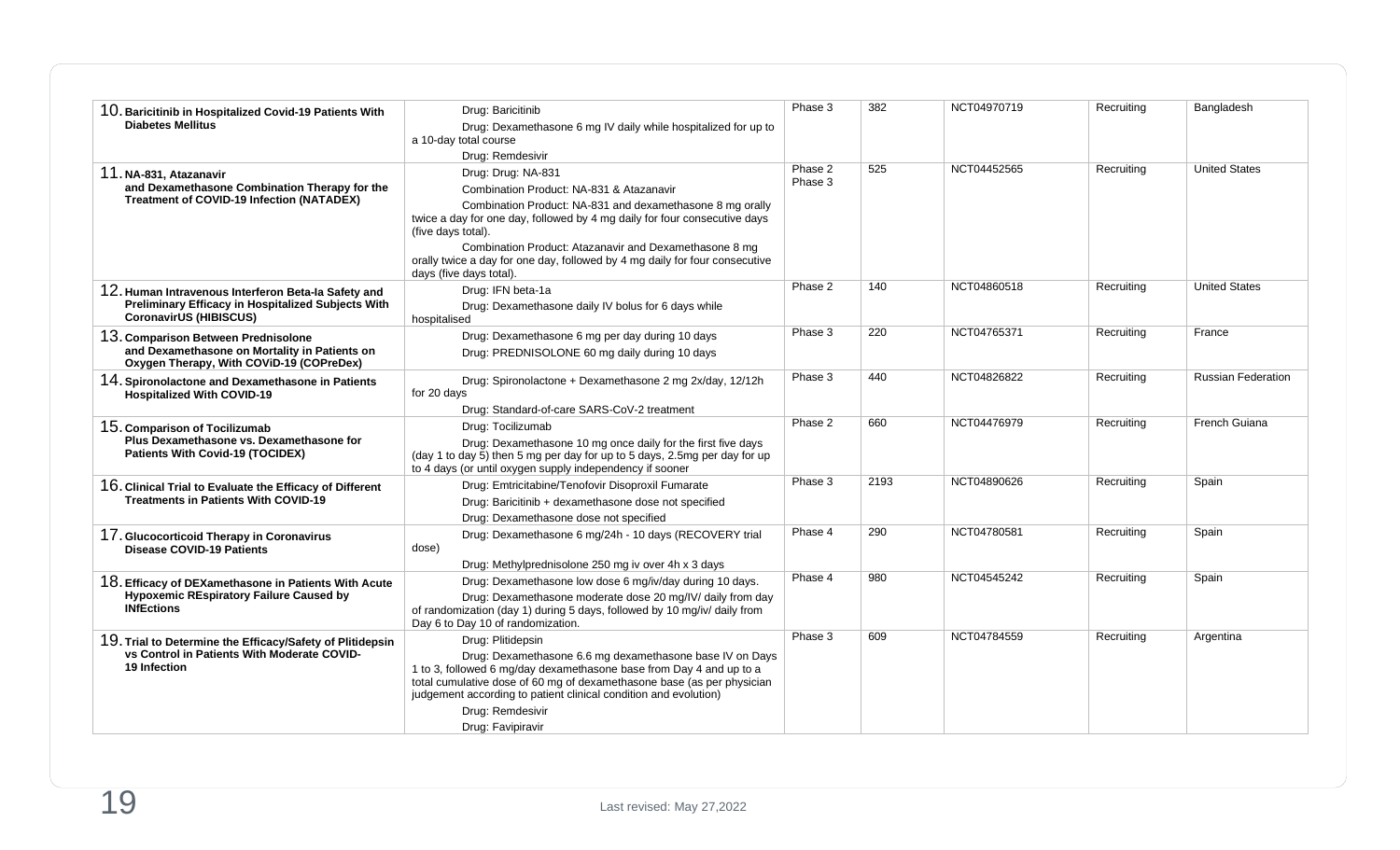| 20. Combination of Inhaled DNase, Baricitinib and<br>Tocilizumab in Severe COVID-19   | Drug: Dexamethasone 6-8 mg once daily<br>Drug: Low molecular weight heparin<br>Drug: Anakinra (and 3 more)                                                                                                                                                         | <b>NA</b>                     | 150   | NCT05279391 | Recruiting | Greece             |
|---------------------------------------------------------------------------------------|--------------------------------------------------------------------------------------------------------------------------------------------------------------------------------------------------------------------------------------------------------------------|-------------------------------|-------|-------------|------------|--------------------|
| Treatments for COVID-19: Canadian Arm of the<br>21.<br><b>SOLIDARITY Trial</b><br>22. | Drug: Dexamethasone 6 mg IV/oral for a further five days,<br>followed by a five day taper of 4 mg $\times$ 2 days and 2 mg $\times$ 3 days, for a<br>total 20 day steroid course (and 5 more)                                                                      | Phase 3                       | 2900  | NCT04330690 | Recruiting | Calgary,           |
| 23. Randomised Evaluation of COVID-19 Therapy<br>(RECOVERY)                           | Drug: Lopinavir-Ritonavir<br>Drug: Low doseCorticosteroid dex 6 mg iv vs prednisolone 40<br>mg po or 80 mg iv daily x 10 days<br>Drug: Hydroxychloroquine<br>Drug: High dose steroid: Dexamethasone 20 mg once daily for 5 days<br>followed by 10 mg od for 5 days | Phase 2<br>Phase 3<br>Phase 4 | 50000 | NCT04381936 | Recruiting | Multiple countries |
|                                                                                       | Groups A to L                                                                                                                                                                                                                                                      |                               |       |             |            |                    |

N/a: not applicable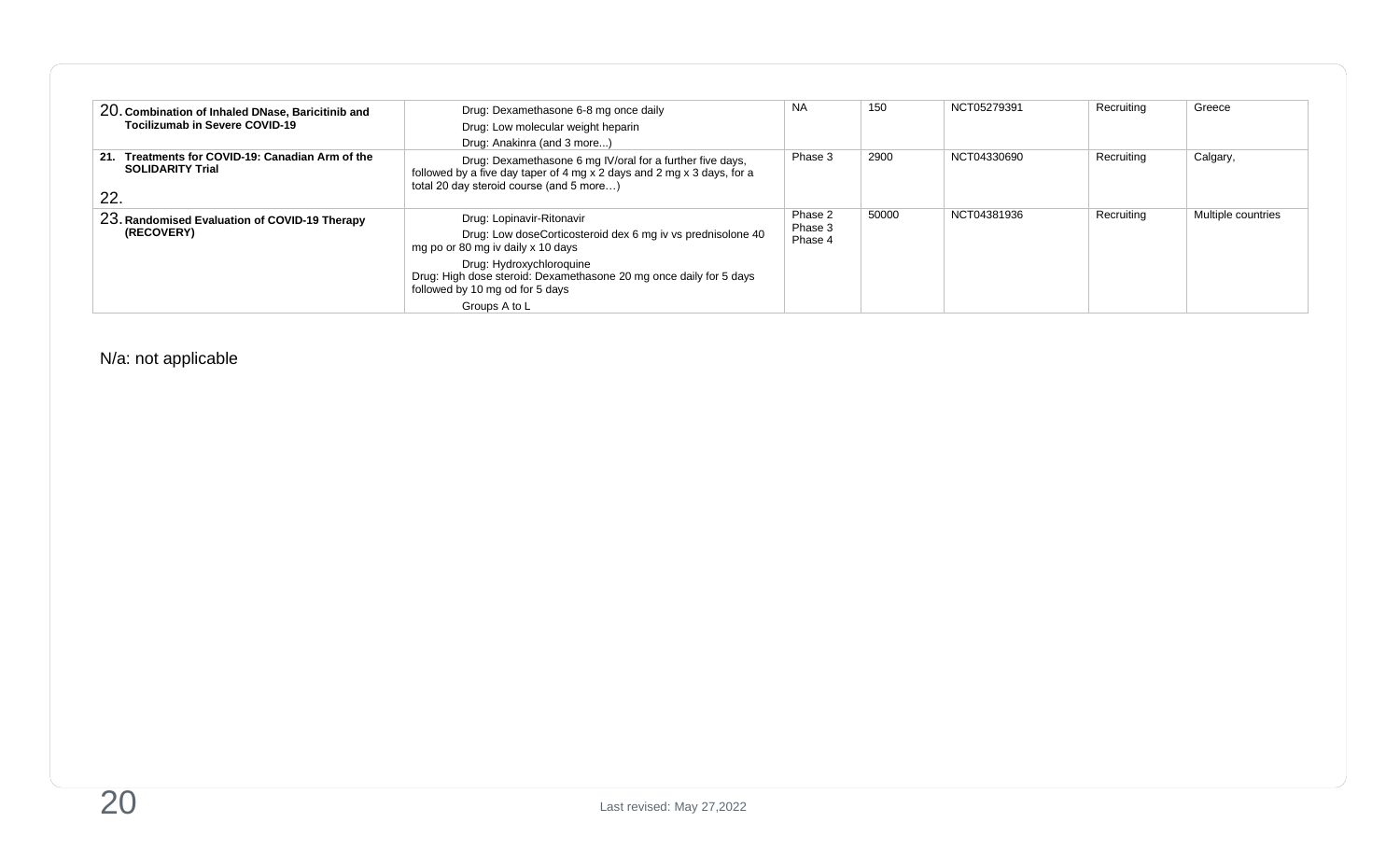# <span id="page-20-0"></span>Evolving Evidence

We acknowledge that the evidence regarding the care and management of individuals that are suspect or confirmed COVID-19 is rapidly evolving. Therefore significant changes in clinical guidelines may occur and impact this rapid review.

## <span id="page-20-1"></span>Appendix

#### <span id="page-20-2"></span>*List of Abbreviations*

| <b>AHS</b><br><b>ARDS</b><br><b>CAPA</b><br><b>CLAD</b><br>COVID-19<br><b>HFNC</b><br><b>ICU</b><br><b>IDSA</b><br><b>KRS</b><br><b>MMAT</b><br><b>MV</b><br><b>NIMV</b><br>SARS-CoV-2<br>SpO <sub>2</sub><br><b>VFD</b> | <b>Alberta Health Services</b><br><b>Acute Respiratory Distress Syndrome</b><br>COVID-19-associated pulmonary aspergillosis<br><b>Chronic Lung Allograft Dysfunction</b><br>Corona Virus Disease - 2019<br><b>High Flow Nasal Cannula</b><br>Intensive Care Unit<br>Infectious Diseases Society Of America<br>Knowledge Resources Service<br>Mixed Methods Appraisal Tool<br><b>Mechanical Ventilation</b><br>Non-Invasive Mechanical Ventilation<br>Severe Acute Respiratory Syndrome – Coronavirus - 2<br><b>Optimal Oxygen Saturation</b><br><b>Ventilator Free Days</b> |
|--------------------------------------------------------------------------------------------------------------------------------------------------------------------------------------------------------------------------|-----------------------------------------------------------------------------------------------------------------------------------------------------------------------------------------------------------------------------------------------------------------------------------------------------------------------------------------------------------------------------------------------------------------------------------------------------------------------------------------------------------------------------------------------------------------------------|
| <b>WHO-CIS</b>                                                                                                                                                                                                           | World Health Organization 7-point Ordinal Scale for clinical improvement                                                                                                                                                                                                                                                                                                                                                                                                                                                                                                    |
|                                                                                                                                                                                                                          |                                                                                                                                                                                                                                                                                                                                                                                                                                                                                                                                                                             |

#### <span id="page-20-3"></span>*Methods*

#### <span id="page-20-4"></span>*Literature search*

A literature search was conducted by Susanne King-Jones from Knowledge Resources Service (KRS) within the Health Evidence Innovation department of Alberta Health Services. KRS searched databases for articles published in English from 2020-2022, and included: Medline Ovid, Embase Ovid, CINAHL EBSCO and MedRxiv. Briefly, the search strategy was based around the following key concepts: "Dexamethasone; dosage and "COVID-19". Articles identified by KRS in their search were initially screened by title against the inclusion/exclusion criteria listed in Table 4 below. 83 articles were identified by KRS with references and abstracts provided for further review. 79 articles were excluded from the review in accordance with the inclusion/exclusion criteria stated below. Two articles were added adhoc during a hand search for relevant articles.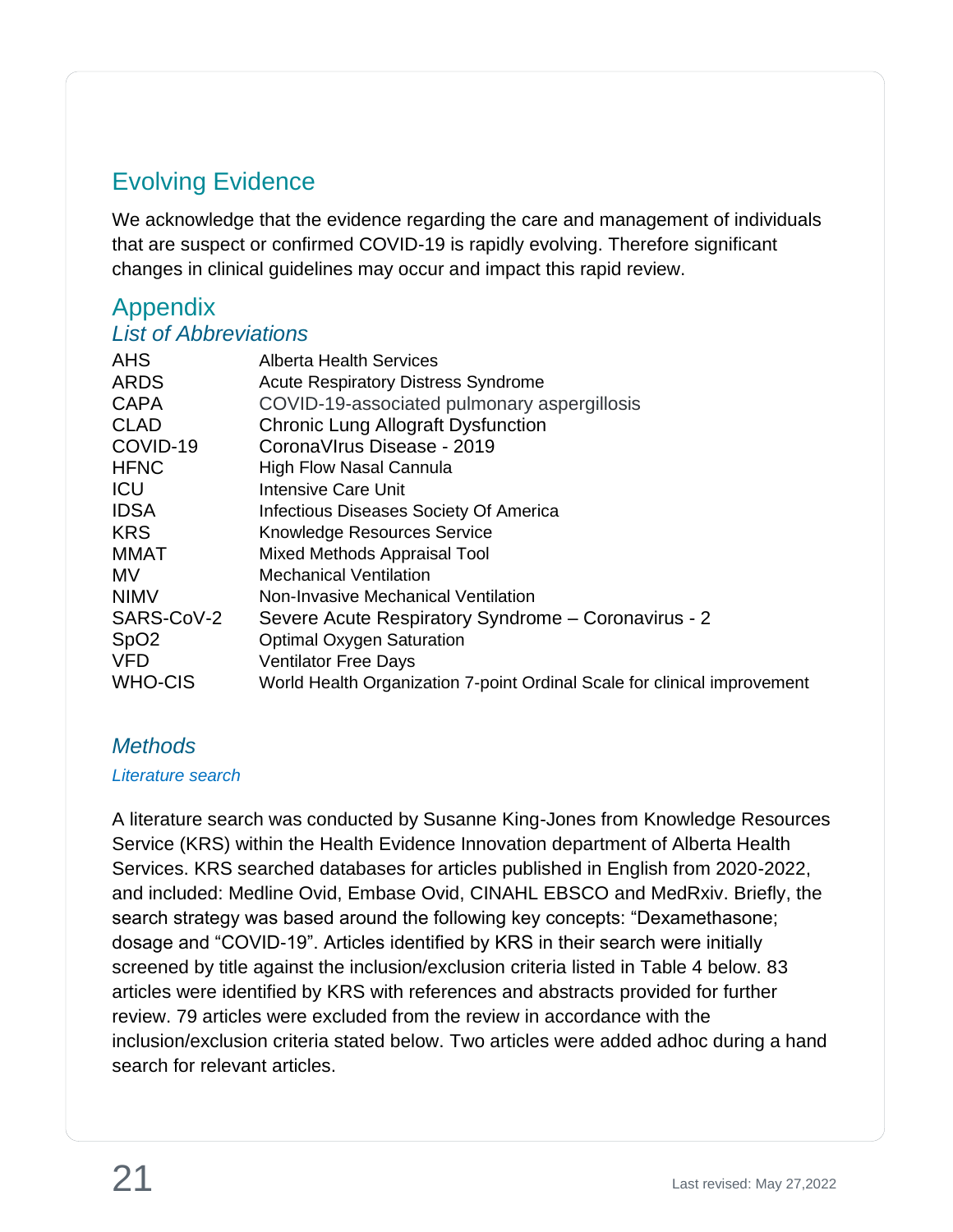Table 4. Inclusion and exclusion criteria for screening of the peer-reviewed literature.

| <b>Inclusion Criteria</b>                       | <b>Exclusion Criteria</b>                        |
|-------------------------------------------------|--------------------------------------------------|
| - Hospitalised patient population with COVID-19 | - Article is not from a credible source          |
| - Patients are treated with dexamethasone alone | - Article does not have a clear research         |
| - Authors describe an objective, clinically     | question or issue                                |
| relevant outcome                                | - Presented data/evidence is not sufficient to   |
| - RCT, large case series ( $n \ge 50$ )         | address the research questions                   |
| $-$ Published 2020-2022                         | - Non-coronavirus respiratory infection          |
| - Any jurisdiction                              | - Not treated with dexamethasone                 |
| – English                                       | - Non-human study                                |
|                                                 | - Editorial, commentary, narrative review, study |
|                                                 | protocol, observational study, case report or    |
|                                                 | small case series ( $n < 50$ )                   |

#### <span id="page-21-0"></span>*Critical evaluation of the evidence*

Exclusion criteria for study quality were adapted from the Mixed Methods Appraisal Tool (MMAT) (Hong et al., 2018). Potential articles were evaluated on three criteria: 1) Peer reviewed or from a reputable source; 2) Clear research question or issue; 3) Whether the presented data/evidence is appropriate to address the research question. Preprints and non peer-reviewed literature (such as commentaries and letters from credible journals) are not excluded out of hand due to the novelty of COVID-19 and the speed with which new evidence is available. The quality of each included article was estimated based on the experience of the writer and review team.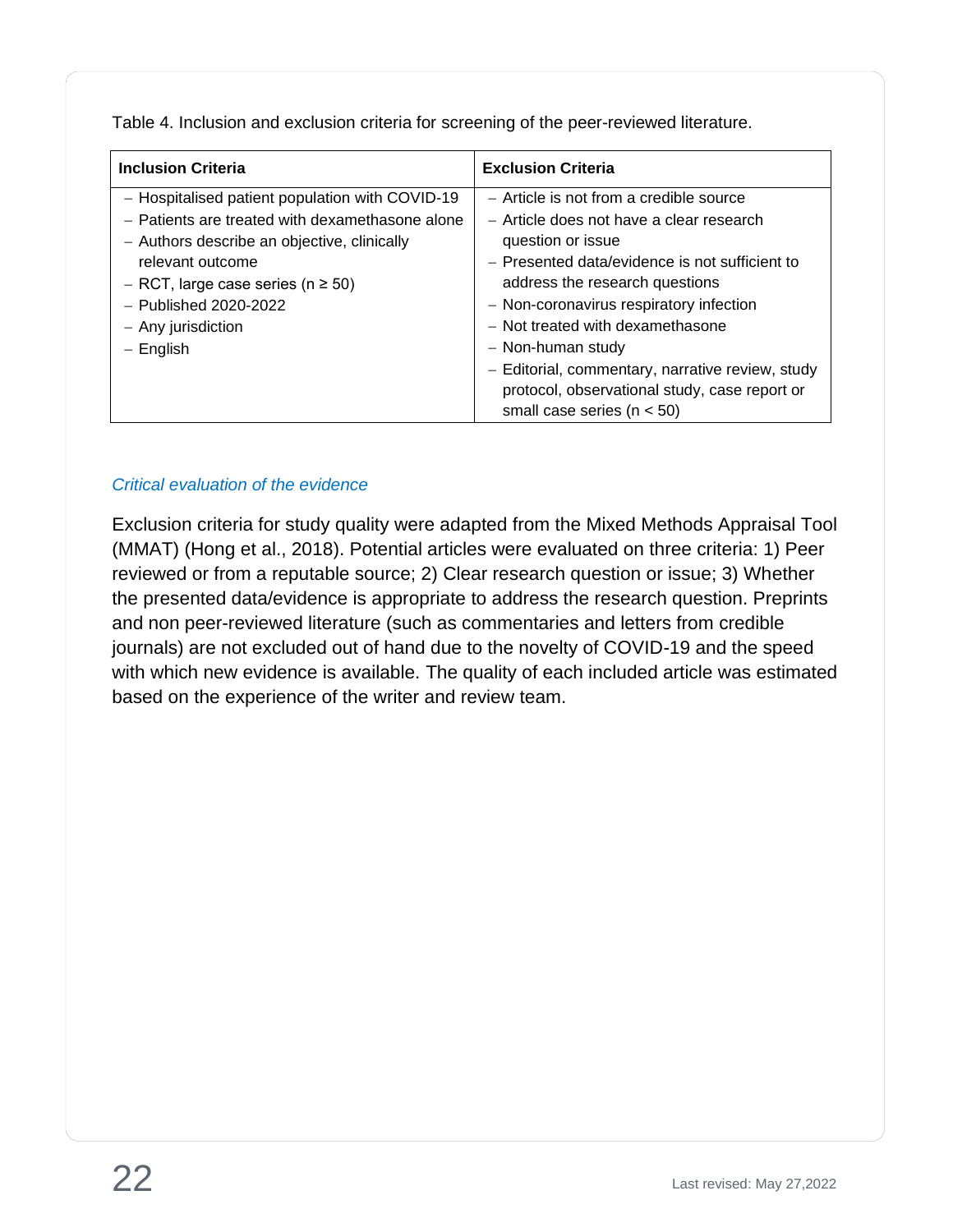# <span id="page-22-0"></span>*Search Strategy*

## **Medline Ovid** 1946 to April 22, 2020

| #              | <b>Searches</b>                                                                                                                                                                                                                                                                                                                                                                                                                                                   | <b>Results</b> |
|----------------|-------------------------------------------------------------------------------------------------------------------------------------------------------------------------------------------------------------------------------------------------------------------------------------------------------------------------------------------------------------------------------------------------------------------------------------------------------------------|----------------|
| 1              | exp Coronavirus/ or Coronavirus Infections/ or COVID-19/ or (covid or<br>coronaviru* or corona viru* or ncov* or n-cov* or novel cov* or COVID-19 or<br>COVID19 or COVID-2019 or COVID2019 or SARS-CoV-2 or SARSCoV-2 or<br>SARSCoV2 or SARSCoV19 or SARS-Cov-19 or SARSCov-19 or<br>SARSCoV2019 or SARS-Cov-2019 or SARSCov-2019 or severe acute<br>respiratory syndrome coronaviru* or severe acute respiratory syndrome cov 2<br>or 2019 ncov or 2019ncov).mp. | 266571         |
| $\overline{2}$ | exp Dexamethasone/                                                                                                                                                                                                                                                                                                                                                                                                                                                | 54216          |
| 3              | dexamethasone.ti,ab.                                                                                                                                                                                                                                                                                                                                                                                                                                              | 61016          |
| 4              | 2 or 3                                                                                                                                                                                                                                                                                                                                                                                                                                                            | 76873          |
| 5              | 1 and 4                                                                                                                                                                                                                                                                                                                                                                                                                                                           | 1132           |
| 6              | dosage*.ti,ab.                                                                                                                                                                                                                                                                                                                                                                                                                                                    | 169750         |
| 7              | dose*.ti,ab.                                                                                                                                                                                                                                                                                                                                                                                                                                                      | 1432063        |
| 8              | frequenc <sup>*</sup> .ti,ab.                                                                                                                                                                                                                                                                                                                                                                                                                                     | 1031520        |
| 9              | timing.ti,ab.                                                                                                                                                                                                                                                                                                                                                                                                                                                     | 151524         |
| 10             | duration*.ti,ab.                                                                                                                                                                                                                                                                                                                                                                                                                                                  | 678044         |
| 11             | 6 or 7 or 8 or 9 or 10                                                                                                                                                                                                                                                                                                                                                                                                                                            | 3154125        |
| 12             | 5 and 11                                                                                                                                                                                                                                                                                                                                                                                                                                                          | 311            |
| 13             | limit 12 to (clinical trial, all or controlled clinical trial or meta analysis or practice<br>guideline or pragmatic clinical trial or randomized controlled trial or "systematic<br>review")                                                                                                                                                                                                                                                                     | 50             |

## **Embase Ovid** 1974 to April 22, 2022

| #              | <b>Searches</b>                                                                             | <b>Results</b> |
|----------------|---------------------------------------------------------------------------------------------|----------------|
|                | COVID-19/ or SARS-CoV-2/ or coronavirinae/ or betacoronavirus/ or<br>Coronavirus infection/ | 72921          |
| $\overline{2}$ | *dexamethasone/                                                                             | 26230          |
| 3              | 1 and 2                                                                                     | 119            |
| 4              | dose*.ti,ab.                                                                                | 1645376        |
| 5              | dosage.ti,ab.                                                                               | 161716         |
| 6              | timing.ti, ab.                                                                              | 183360         |
| 7              | duration.ti, ab.                                                                            | 875345         |
| 8              | 4 or 5 or 6 or 7                                                                            | 2647143        |
| 9              | $3$ and $8$                                                                                 | 48             |
| 10             | limit 9 to english language                                                                 | 47             |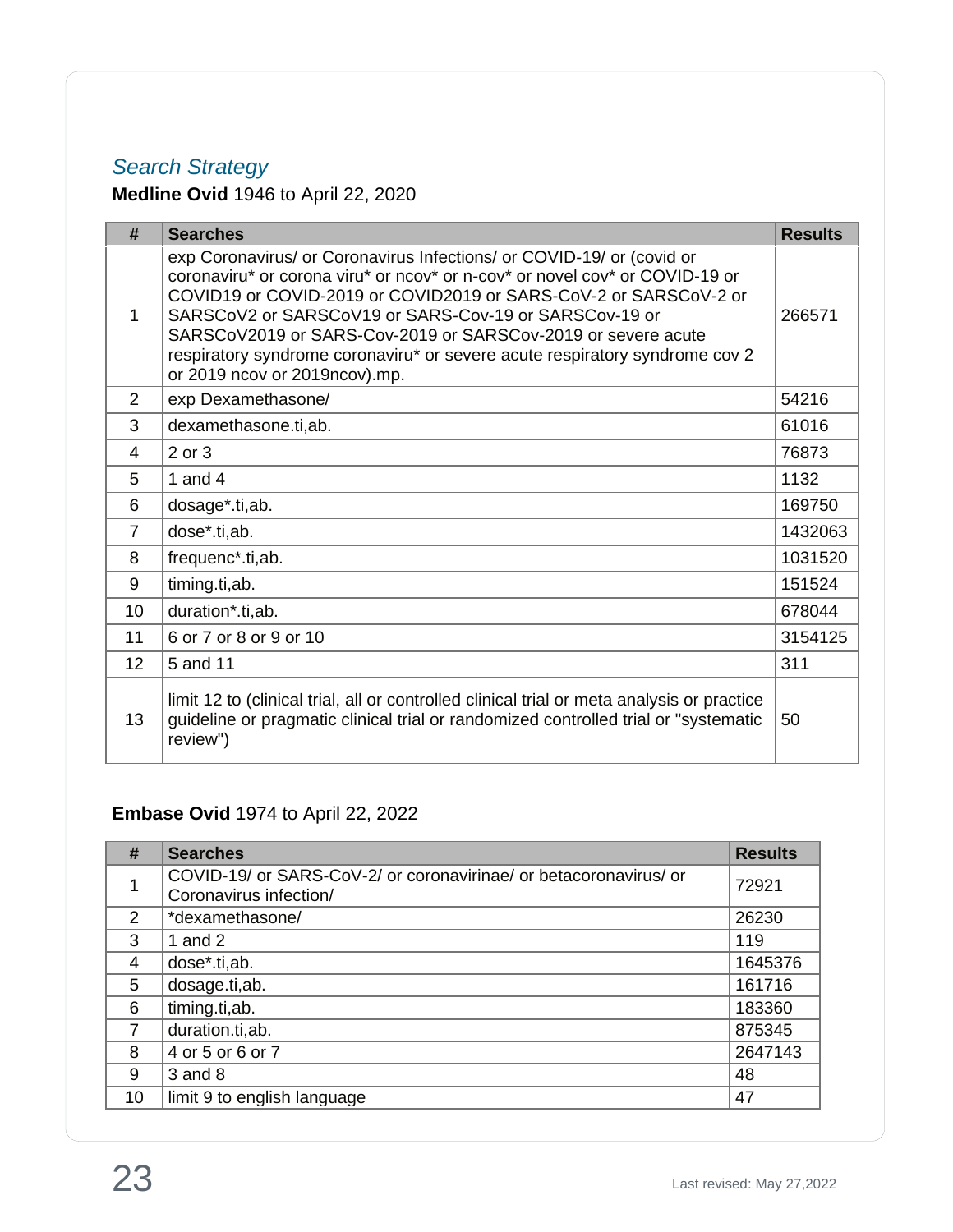| limit 10 to yr="2020 - 2022"   |  |
|--------------------------------|--|
| 11 not conference abstract.pt. |  |

## **CINAHL Complete EBSCO** April 22, 2022

| #              | Query                                                                                                                             | <b>Results</b> |
|----------------|-----------------------------------------------------------------------------------------------------------------------------------|----------------|
| S7             | S3 AND S4 Publication Type: Clinical Trial, Meta Analysis, Practice<br>Guidelines, Randomized Controlled Trial, Systematic Review | 8              |
|                |                                                                                                                                   |                |
| S <sub>6</sub> | S3 AND S4 Narrow by Language: - english                                                                                           | 38             |
| S <sub>5</sub> | S3 AND S4                                                                                                                         | 39             |
| S <sub>4</sub> | dose or dosage or dosing or timing or duration                                                                                    | 663,925        |
| S <sub>3</sub> | S1 AND S2                                                                                                                         | 112            |
| S <sub>2</sub> | (MH "Dexamethasone")                                                                                                              | 6,422          |
| S <sub>1</sub> | covid-19 or coronavirus or 2019-ncov or sars-cov-2 or cov-19                                                                      | 97,798         |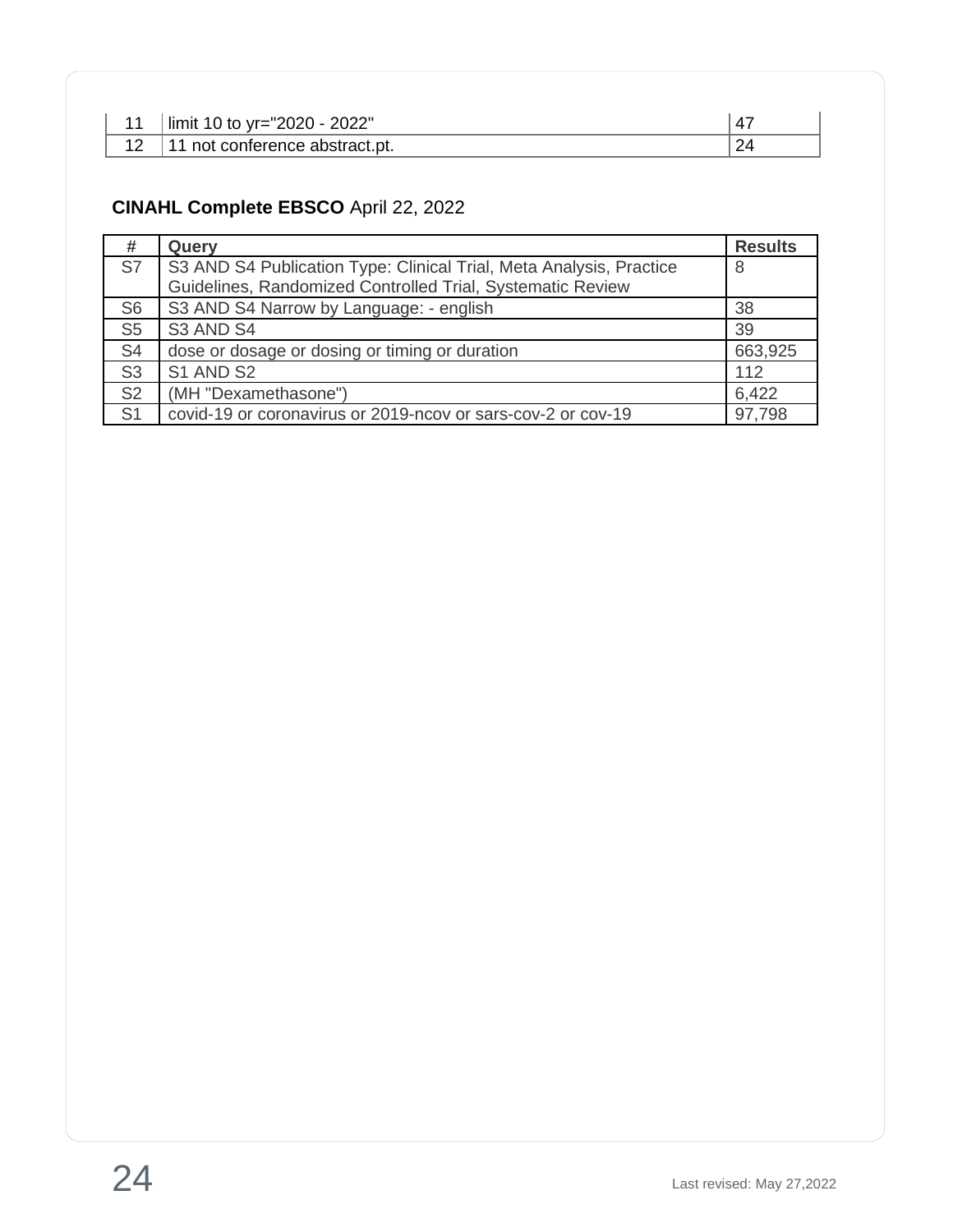## <span id="page-24-0"></span>References

American Society of Transplantation. (2022). COVID-19: FAQs for Organ Transplantation. Available at: [https://www.myast.org/sites/default/files/2022\\_Jan\\_29.%20Clean\\_FAQ\\_COVIDUpdates.pdf](https://www.myast.org/sites/default/files/2022_Jan_29.%20Clean_FAQ_COVIDUpdates.pdf)

Gangneux J-P, Dannaoui E, Fekkar A, Luyt C-E, Botterel F, De Prost N, Tadié J-M, Reizine F, Houzé S, Timsit J-F. Fungal infections in mechanically ventilated patients with COVID-19 during the first wave: the French multicentre MYCOVID study. Lancet Respir Med. 2021. [https://doi.org/10.1016/S2213-](https://doi.org/10.1016/S2213-2600(21)00442-2) [2600\(21\)00442-2](https://doi.org/10.1016/S2213-2600(21)00442-2)

Hong, Q. N., Gonzalez-Reyes, A., & Pluye, P. (2018). Improving the usefulness of a tool for appraising the quality of qualitative, quantitative and mixed methods studies, the Mixed Methods Appraisal Tool (MMAT). *Journal of evaluation in clinical practice*, *24*(3), 459-467.<https://doi.org/10.1111/jep.12884>

Jamaati, H., Hashemian, S. M., Farzanegan, B., Malekmohammad, M., Tabarsi, P., Marjani, M., ... & Dastan, F. (2021). No clinical benefit of high dose corticosteroid administration in patients with COVID-19: a preliminary report of a randomized clinical trial. *European Journal of Pharmacology*, *897*, 173947. <https://doi.org/10.1016/j.ejphar.2021.173947>

Kamp, J. C., Hinrichs, J. B., Fuge, J., Ewen, R., & Gottlieb, J. (2021). COVID-19 in lung transplant recipients—Risk prediction and outcomes. Plos one, 16(10), e0257807.

Leistner, R., Schroeter, L., Adam, T. *et al.* Corticosteroids as risk factor for COVID-19-associated pulmonary aspergillosis in intensive care patients. *Crit Care* **26,** 30 (2022). <https://doi.org/10.1186/s13054-022-03902-8>

Maskin, L. P., Bonelli, I., Olarte, G. L., Palizas Jr, F., Velo, A. E., Lurbet, M. F., ... & Rodriguez, P. O. (2021). High-Versus Low-Dose Dexamethasone for the Treatment of COVID-19-Related Acute Respiratory Distress Syndrome: A Multicenter, Randomized Open-Label Clinical Trial. *Journal of Intensive Care Medicine*, 08850666211066799. *37*(4), 491–499. <https://doi.org/10.1177/08850666211066799>

Munch, M. W., Myatra, S. N., Vijayaraghavan, B. K. T., Saseedharan, S., Benfield, T., Wahlin, R. R., ... & Perner, A. (2021). Effect of 12 mg vs 6 mg of dexamethasone on the number of days alive without life support in adults with COVID-19 and severe hypoxemia: the COVID STEROID 2 randomized trial. *JAMA-Journal of the American Medical Association*, *326*(18), 1807-1817. <https://doi.org/10.1001/jama.2021.18295>

National Institutes of Health. (2021). Special Considerations in Solid Organ Transplant, Hematopoietic Stem Cell Transplant, and Cellular Immunotherapy Candidates, Donors, and Recipients. Available at: [https://www.covid19treatmentguidelines.nih.gov/special-](https://www.covid19treatmentguidelines.nih.gov/special-populations/transplant/#:~:text=Data%20from%20a%20large%20randomized,or%20who%20required%20supplemental%20oxygen)

[populations/transplant/#:~:text=Data%20from%20a%20large%20randomized,or%20who%20required%20](https://www.covid19treatmentguidelines.nih.gov/special-populations/transplant/#:~:text=Data%20from%20a%20large%20randomized,or%20who%20required%20supplemental%20oxygen) [supplemental%20oxygen.](https://www.covid19treatmentguidelines.nih.gov/special-populations/transplant/#:~:text=Data%20from%20a%20large%20randomized,or%20who%20required%20supplemental%20oxygen)

RECOVERY Collaborative Group. (2021). Dexamethasone in hospitalized patients with Covid-19. *New England Journal of Medicine*, *384*(8), 693-704. <https://doi.org/10.1056/NEJMoa2021436>

Saez‐Giménez, B., Berastegui, C., Barrecheguren, M., Revilla‐López, E., Los Arcos, I., Alonso, R., ... & Monforte, V. (2021). COVID‐19 in lung transplant recipients: a multicenter study. American Journal of Transplantation, 21(5), 1816-1824.

Sait, A. S., Chiang, T. P. Y., Marr, K. A., Massie, A. B., Cochran, W., Shah, P., ... & Avery, R. K. (2022). Outcomes of SOT Recipients with COVID-19 in Different Eras of COVID-19 Therapeutics. Transplantation Direct, 8(1).<https://doi.org/10.1097/TXD.0000000000001268>